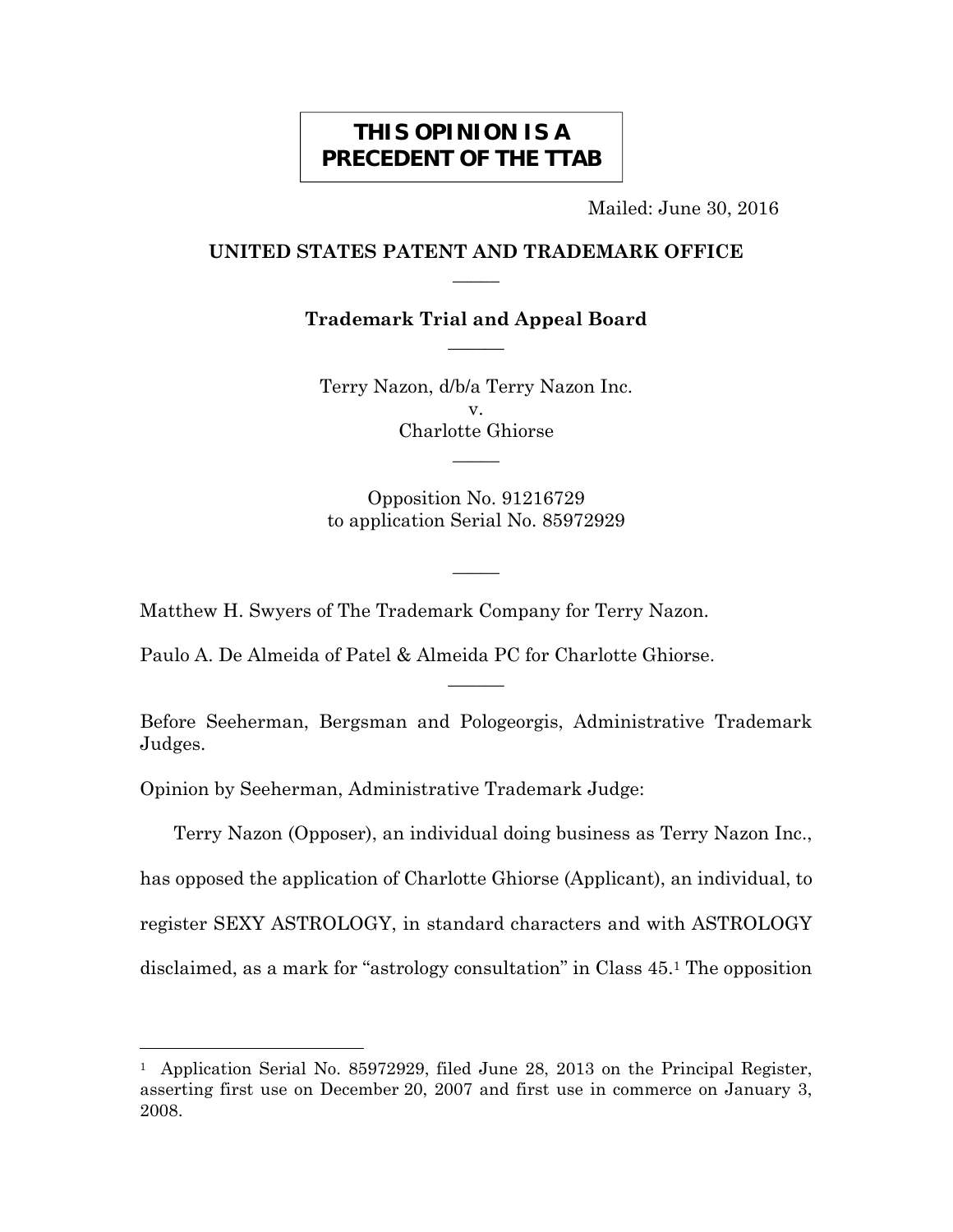i<br>L

is based on Section 2(d) of the Trademark Act, 15 U.S.C. § 1052(d). Specifically, Opposer pleads ownership of a Supplemental Register registration for SEXSTROLOGY for services in the nature of "astrology horoscopes" in International Class  $45$ ;<sup>2</sup> that this registration "maintains" dates of first use and first use in commerce of at least as early as January 21, 2003; that Opposer acquired rights in her mark prior to Applicant's acquiring rights in her mark; and that Applicant's use of her mark for her services is likely to cause confusion with Opposer's mark and registration.

In her answer, Applicant admitted the allegations that Opposer is the owner of her pleaded Registration No. 4110430 for the mark SEXSTROLOGY, and that the registration "maintains" the aforesaid dates of first use; that Opposer's mark was registered on March 6, 2012; that Applicant applied for the mark which is the subject of this opposition; and that Applicant is a U.S. resident with a mailing address in Brooklyn, New York. Applicant otherwise denied the remaining allegations in the notice of opposition. Applicant also asserted, as affirmative defenses, that Opposer's mark "SEXTROLOGY" [sic] is merely descriptive, and has only been allowed registration on the Supplemental Register; that the mark is not distinctive, and is merely descriptive and possibly generic, as the term "Sextrology" [sic]3 refers to

<sup>2</sup> Registration No. 4110430 issued on March 6, 2012 on the Supplemental Register.

<sup>3</sup> In her answer Applicant uses the term "Sextrology," rather than "Sexstrology," when referring to Opposer's mark. Applicant has used the spellings interchangeably, e.g., in her brief she makes the statement, "[Opposer] refers to this type of astrology as SEXTROLOGY, or the "astrology of sex," citing page 9 of Opposer's deposition, although the transcript of the deposition uses the spelling "sexstrology." Applicant's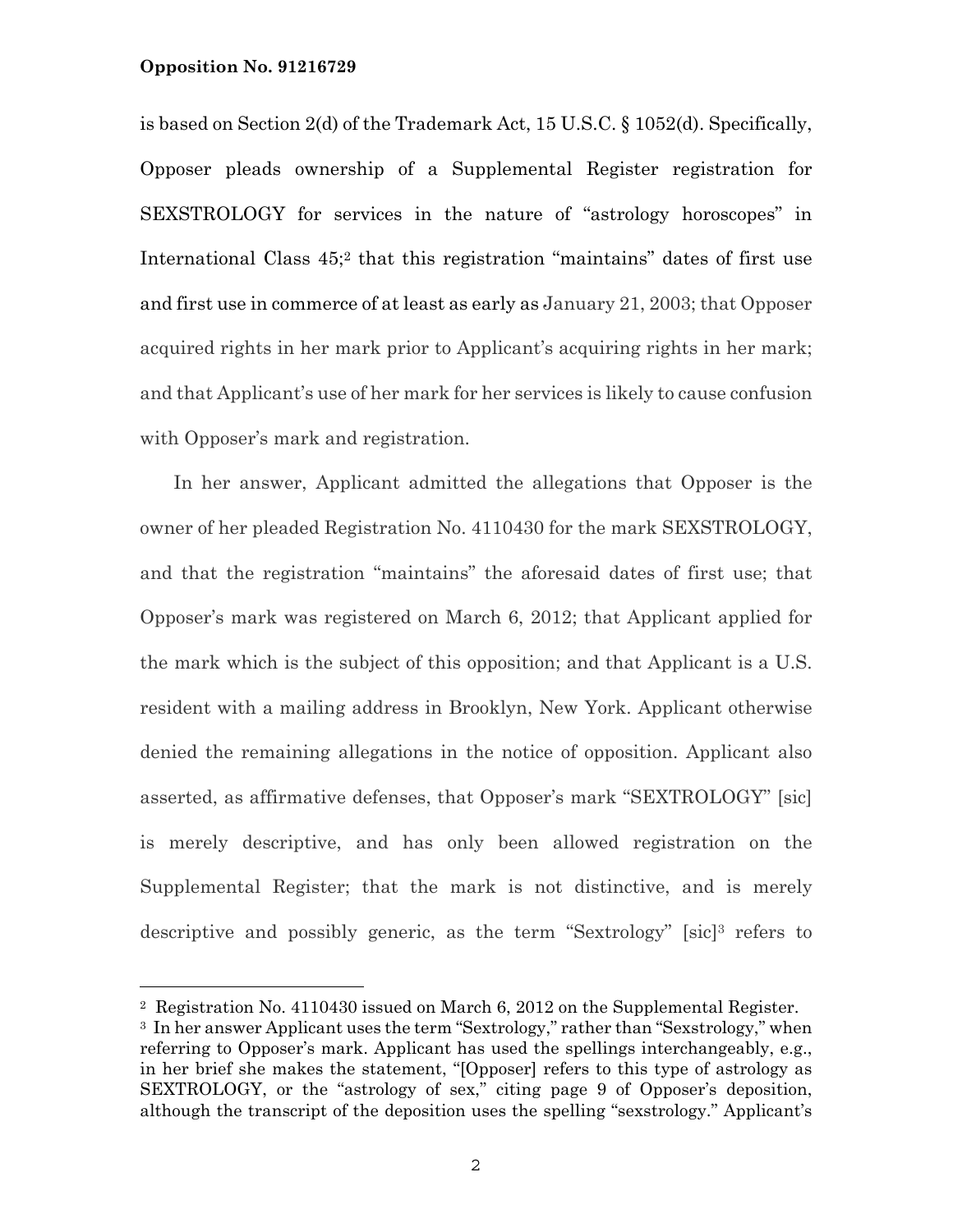astrological predictions as they pertain to individuals' sexual predilections, while Applicant's mark is distinctive and eligible for registration on the Principal Register. Applicant also made specific denials with respect to the claim of likelihood of confusion, in particular, asserting that her mark is not confusingly similar to Opposer's mark, that the parties' services are directed to different trade channels and different consumers, that there is no evidence or allegation of any actual confusion, and that Applicant adopted her mark in good faith and without any intent to confuse the public.

The record includes the pleadings; the file of the opposed application; the testimony, with exhibits, of Opposer, Terry Nazon, and of Applicant, Charlotte Ghiorse; and Applicant's notice of reliance, which includes Opposer's pleaded registration and documents from the registration file, printouts from various websites, and Opposer's responses to Applicant's interrogatories and requests for admission.4

brief, 13 TTABVUE 8. The interchangeable references to "sextrology" and "sexstrology" are apparently due to typographical errors, rather than an intent to make a distinction between the two terms.

Record citations are to TTABVUE, the Trademark Trial and Appeal Board's publically available docket history system, by entry and page number. *See Turdin v. Trilobite, Ltd.*, 109 USPQ2d 1473, 1476 n.6 (TTAB 2014).

<sup>4</sup> We note that at page 97 of Ms. Nazon's testimony her counsel said he wanted to "designate this portion of the record as confidential and attorneys' eyes only of course, you know, not to be for public eyes. It would have to be redacted out of the public transcript." 10 TTABVUE 100. Subsequently he stated that "we can come off the confidential part of this transcript." *Id*. at 102. However, when Opposer's counsel filed Ms. Nazon's testimony, he did not submit any pages under seal, or submit a redacted copy for public view. It would appear that subsequent to the taking of her testimony deposition Opposer decided not to make any portion of her testimony confidential.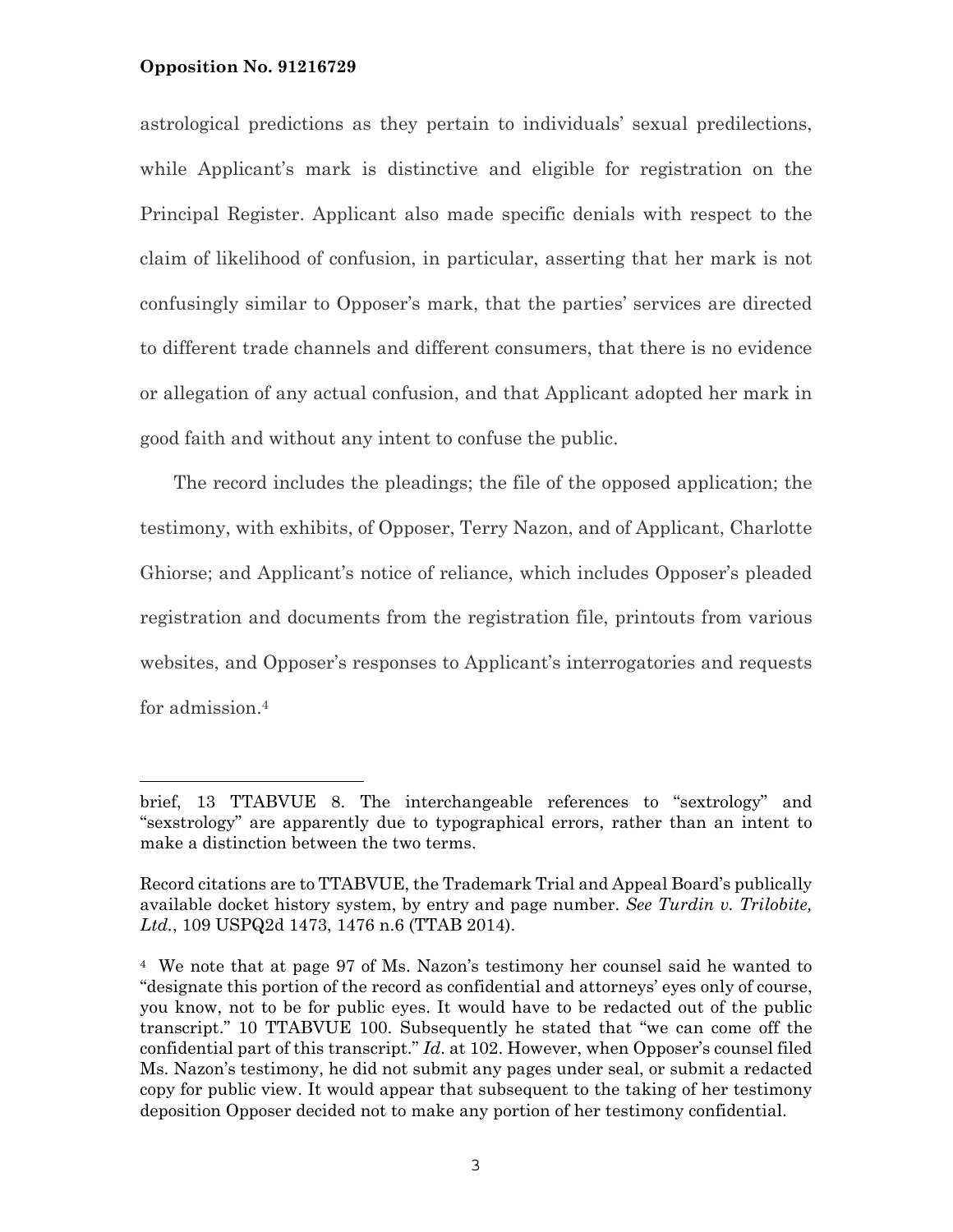At Ms. Nazon's testimony deposition, Applicant objected to her testimony regarding Opposer's enforcement efforts because she had not disclosed such efforts in response to Applicant's discovery requests. Applicant has reiterated those objections in her brief. Opposer did not file a reply brief, or otherwise respond to the objection, and therefore we may treat it as conceded. In any event, Applicant's objection is well taken. Applicant specifically asked Opposer about any actions Opposer had taken regarding third parties involving the SEXSTROLOGY mark:

Interrogatory No. 25: Describe in detail any conflict, controversy, lawsuits, infringement, cease and desist letter, opposition, cancellation, and any other challenge, whether currently pending or already resolved, with any third party involving the SEXSTROLOGY mark AND/OR YOUR SEXSTROLOGY services.

Opposer did not provide the requested information, instead objecting "that the information is not relevant to this action and is not reasonably calculated to lead to the discovery of admissible evidence." Exhibit D to Nazon test., 10 TTABVUE 258, Applicant's notice of reliance (NOR) Exhibit DD, 9 TTABVUE 187. Opposer cannot claim that information she refused to supply in response to a discovery request is now relevant, and we therefore sustain Applicant's objection.5 While we have not considered Opposer's testimony regarding any actions she took toward third parties, we have considered her testimony

<sup>5</sup> We add that even if we considered Ms. Nazon's testimony on this point, it would not affect our ultimate decision.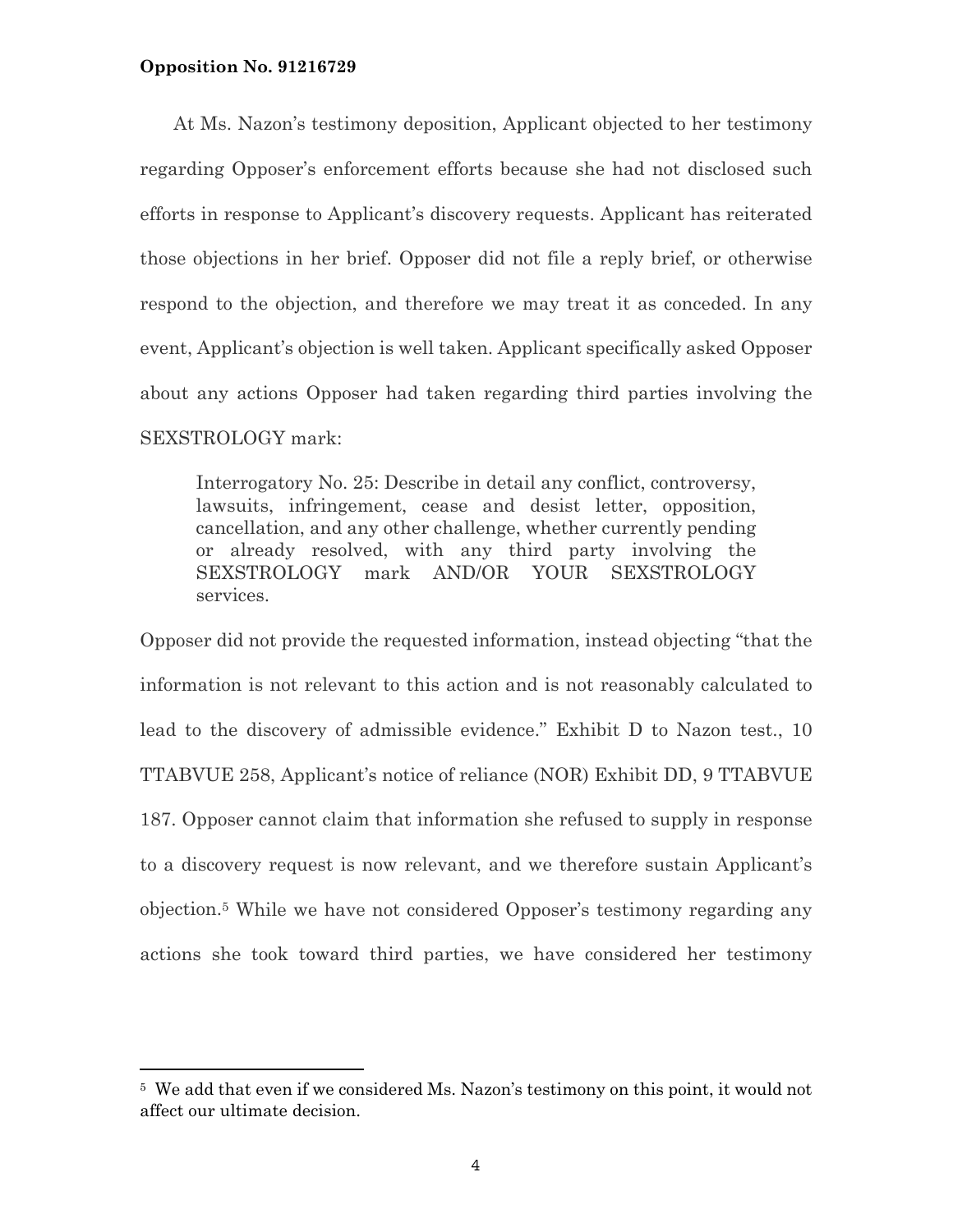regarding her efforts to discover third-party uses, as they were not the subject of a discovery request.

# **Standing**

—<br>—

Opposer's ownership of her pleaded registration, which has been admitted by Applicant in her answer and made of record under Applicant's notice of reliance,6 shows that Opposer has a direct commercial interest, an interest in the outcome beyond that of the public in general. Therefore, she has demonstrated her standing. *Empresa Cubana Del Tabaco v. Gen. Cigar Co.*, 753.F.3d 1270, 111 USPQ2d 1058 (Fed. Cir. 2014); *Cunningham v. Laser Golf Corp.*, 222 F.3d 943, 55 USPQ2d 1842 (Fed. Cir. 2000); *Otter Prods. LLC v. BaseOne Labs LLC*, 105 USPQ2d 1252, 1254 (TTAB 2012).

# **Priority/Proprietary Rights**

Because Opposer's registration is of record, priority is not at issue. *See King Candy Co. v. Eunice King's Kitchen, Inc.*, 496 F.2d 1400, 182 USPQ 108 (CCPA 1974); *Otter Prods*., 105 USPQ2d at 1254. However, because Opposer's registration is on the Supplemental Register, she must still prove that she has proprietary rights in the term she relies on to demonstrate likelihood of

<sup>6 9</sup> TTABVUE 31, 33. Applicant contends in her brief that Opposer failed to properly introduce a copy of the registration prepared by the USPTO showing current status and title. 13 TTABVUE 10, n. 2. We agree that Exhibit 2 to Ms. Nazon's testimony deposition, 10 TTABVUE 119, is merely a plain copy and does not show status and title. Nor does Ms. Nazon's testimony regarding this exhibit provide the status of the registration. However, that is not necessary, because with her notice of reliance, Applicant herself submitted a printout of Opposer's registration, taken from the USPTO TSDR database, which shows Terry Nazon as the current owner of the registration, and the status of the registration as "registered." Once evidence is properly of record, it may be relied on by any party for any purpose.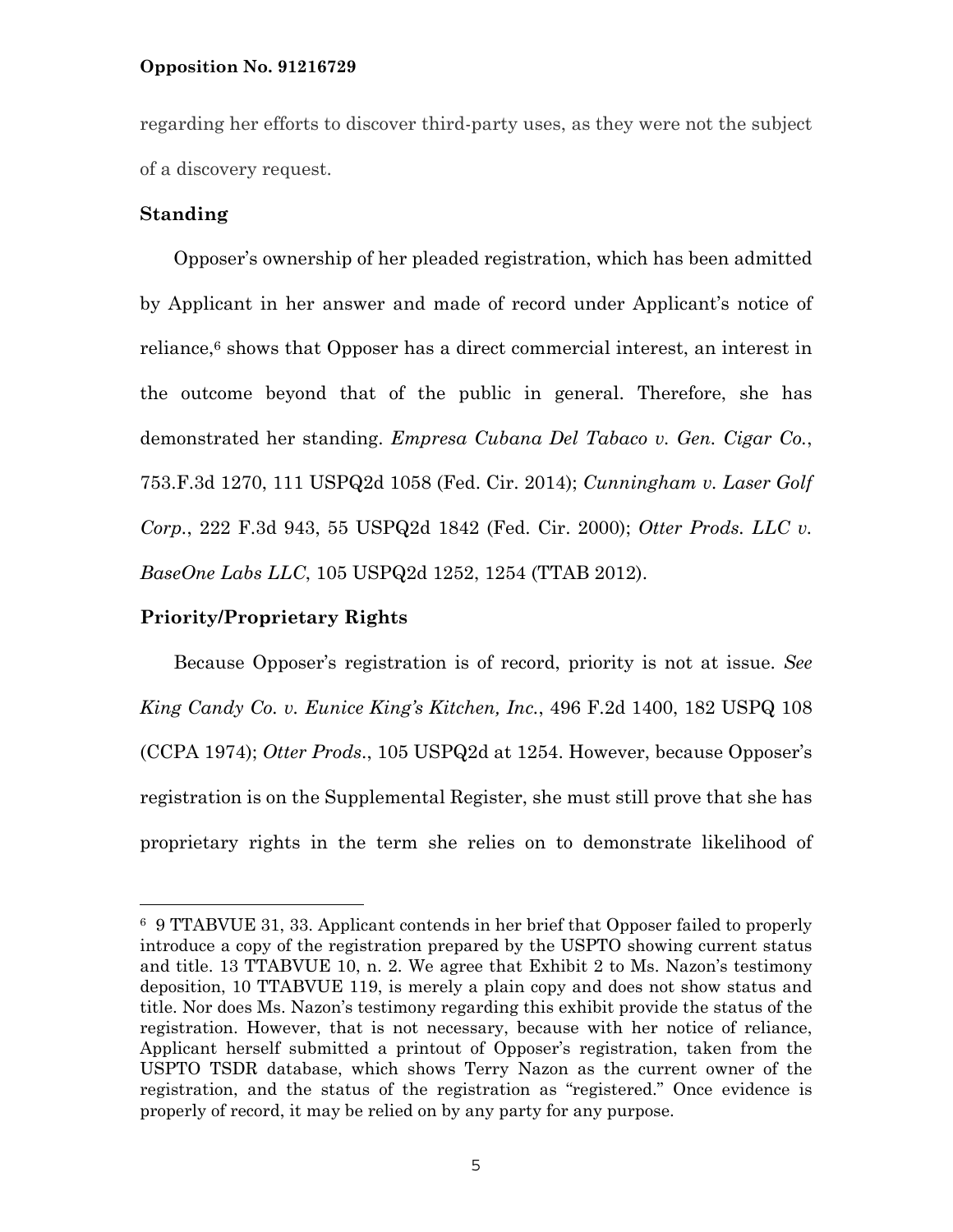confusion. *Otter Prods.*, 105 USPQ2d at 1255. Although the Supplemental Register registration removes priority as an issue, that is essentially all it does. A Supplemental Register registration is evidence of nothing more than the fact that the registration issued on the date printed thereon. *In re Federated Dep't Stores Inc.*, 3 USPQ2d 1541, 1543 (TTAB 1987). It is not entitled to the presumptions of Section 7(b) of the Trademark Act. *In re Chippendales USA, Inc.*, 622 F.3d 1346, 96 USPQ2d 1681, 1686 n.9 (Fed. Cir. 2010); *McCormick & Co., Inc. v. Summers*, 354 F.2d 668, 148 USPQ 272 (CCPA 1966). Nor can it be considered as evidence of a proprietary right in the registered mark. *Hi-Shear Corp. v. Nat'l Auto. Parts Ass'n*, 152 USPQ 341, 344 (TTAB 1966). Instead, because the mark in her Supplemental Register registration is presumed to be merely descriptive, *see Quaker State Oil Ref. Corp. v. Quaker Oil Corp*., 453 F.2d 1296, 172 USPQ 361, 363 (CCPA 1972), Opposer has the burden to prove that her alleged mark has acquired distinctiveness. *Otter Prods.*, 105 USPQ2d at 1255.

Opposer's ownership of her Supplemental Register registration does provide one major advantage. Because priority is not in issue, Opposer need not establish that her claimed mark SEXSTROLOGY acquired distinctiveness prior to any date on which Applicant obtained rights in her mark SEXY ASTROLOGY; Opposer need only show that her claimed mark *now* has acquired distinctiveness. Thus, Opposer's arguments regarding her priority of use of SEXSTROLOGY dating back to 2003, and Applicant's arguments

6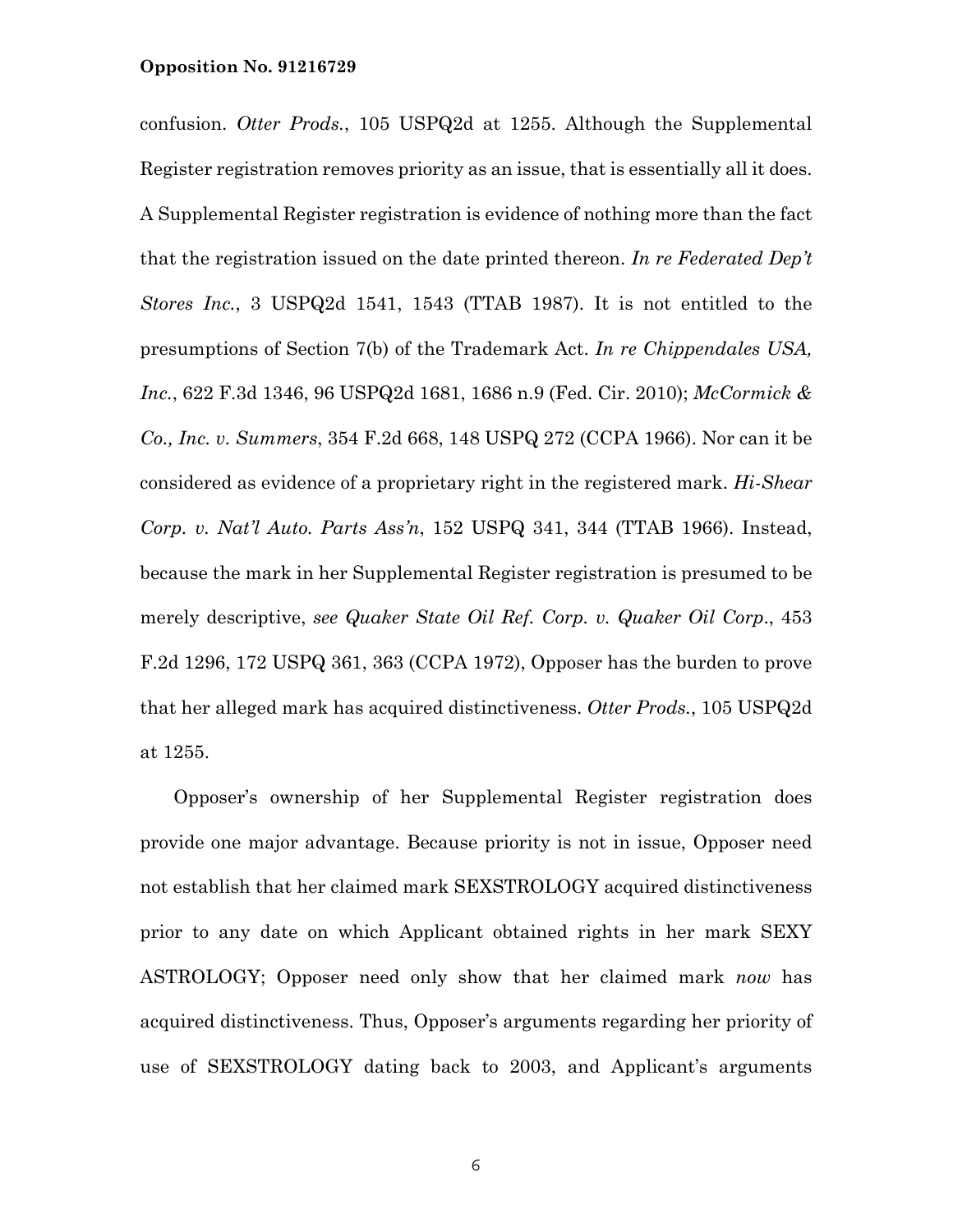÷,

claiming that her use of the SEXY ASTROLOGY mark in 2007 was prior to Opposer's acquiring trademark rights in SEXSTROLOGY, are largely irrelevant.7

We therefore consider whether the evidence shows that Opposer has now established proprietary rights in SEXSTROLOGY. Opposer's Supplemental Register registration for this mark issued on March 6, 2012, and therefore we treat the mark as being merely descriptive as of that date. *See* Section 23 of the Act, 15 U.S.C. § 1091, a mark that is registrable on the Principal Register may not be registered on the Supplemental Register; *Otter Prods.*, 105 USPQ2d at 1255; *In re Future Ads LLC*, 103 USPQ2d 1571, 1574 (TTAB 2012) (registration on the Supplemental Register is prima facie evidence that, at the time of registration, the registered mark was merely descriptive); *see also Quaker State*, 172 USPQ at 363.8 Although the evidence as of that date is not sufficient to show acquired distinctiveness, we still consider it as part of the total picture of whether Opposer has established proprietary rights in her claimed mark.

<sup>7</sup> This is akin to the situation in which an opposer has a valid registration on the Principal Register that is not the subject of a counterclaim for cancellation; whether the applicant has made prior use of its mark is not relevant, as the registration itself means that priority is not in issue.

<sup>8</sup> We note that in 1988 Section 27 of the Trademark Act was amended to provide that "registration of a mark on the supplemental register shall not constitute an admission that the mark has not acquired distinctiveness." We view this provision as permitting a registrant to claim that its mark acquired distinctiveness subsequent to the issuance of its Supplemental Register registration, since if a mark were to have acquired distinctiveness as of the issuance of the registration on the Supplemental Register, it would be registrable on the Principal Register and therefore not eligible for registration on the Supplemental Register.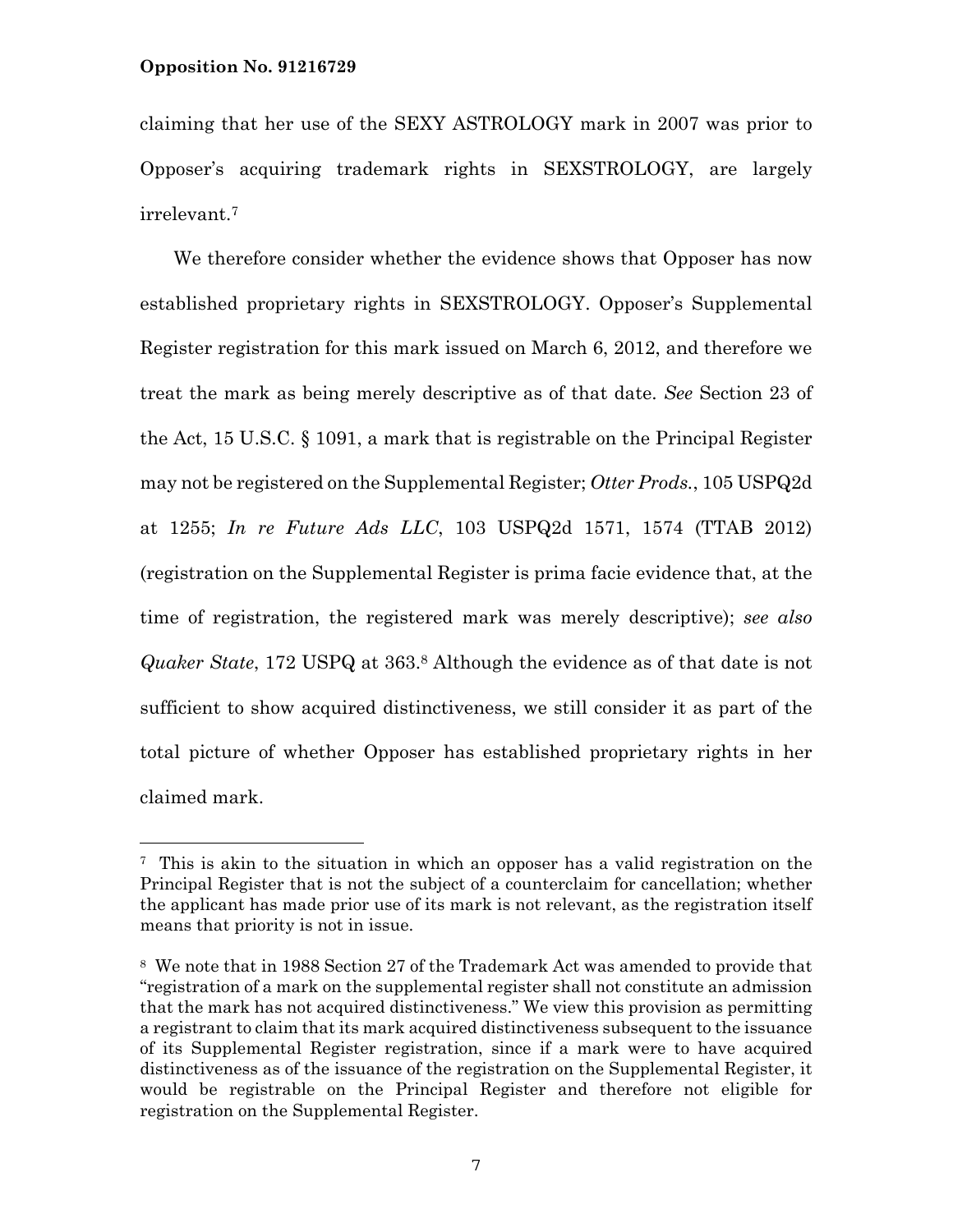According to Opposer's testimony, she coined the term SEXSTROLOGY in approximately 2003, for an article that she was writing. *See* 10 TTABVUE 11, 51, 110-111. It was created by combining the words "sex" and "astrology." *Id*. at 12. She uses the word "to define astrology as it pertains to men and woman [sic], as it pertains to relationships, and as it pertains to the interaction between men and women." *Id*. at 21.

We point out that Opposer's merely using the term SEXSTROLOGY in various materials is not sufficient to show *service mark use* of the term for "astrology horoscopes," the service identified in her registration. Thus, the fact that Opposer, as she described it, "copyrighted" (by which she presumably meant "created") the word, does not show that she developed proprietary service mark rights in it.9 Opposer also gave some rather vague testimony about her use of the "mark" in a newsletter: "I used it in that, because Patty was the millionaire matchmaker." 10 TTABVUE 13. The newsletter itself was never made of record, and we therefore cannot assess what impression the term may have conveyed, including whether it would even have been viewed

<sup>9</sup> The three pages made of record as Exhibit 3, 10 TTABVUE 120-122, submitted in support of Opposer's testimony as to her "copyright," show, on page 1, the copyright registration which issued on November 17, 2008, with the title www.terrynazon.com, and which Opposer explained was the copyright for her entire website. There is no mention of SEXSTROLOGY on this page. The second page appears to be a printout of a search of the Copyright Office public catalog, and lists a "text" type of work with the title "Sexstrology" that was created in 2004 and published on February 1, 2004. The third page, also a printout from the Copyright Office public catalog, shows this registration was cancelled.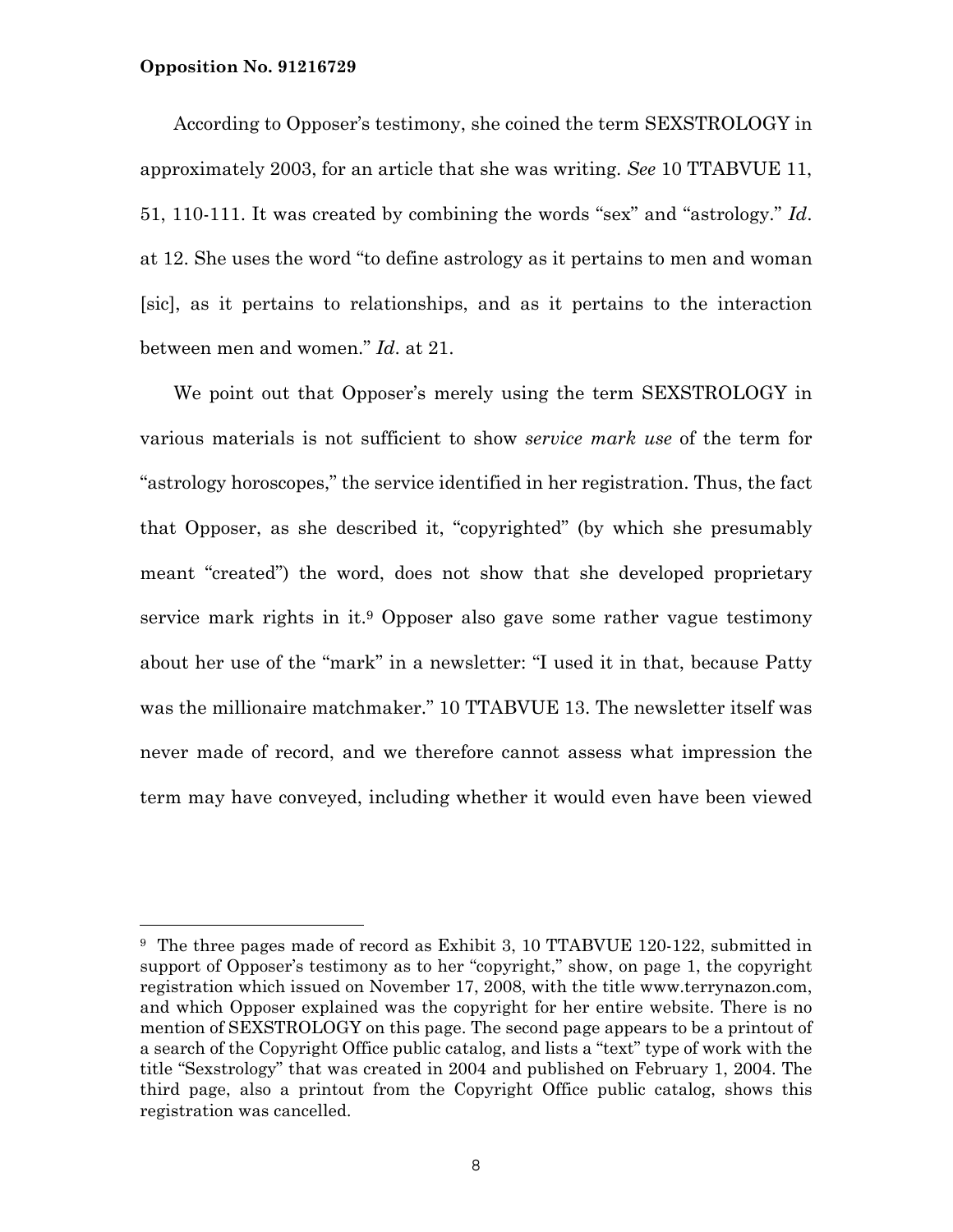as a service mark for astrology horoscopes.10 Ms. Nazon also testified that the term "has appeared in autobook manuscripts that I have that I actually took off the market called Sexstrology." 10 TTABVUE 21. She gave no further information about these "autobook manuscripts" other than this one sentence, nothing about what the manuscripts are, when they appeared, for how long, how they were distributed, etc. We cannot conclude that Opposer developed proprietary rights in SEXSTROLOGY as a mark from this testimony.

Opposer has, however, provided documentary evidence in connection with some of her testimony regarding her use of SEXSTROLOGY. Opposer uses the SEXSTROLOGY mark on her Sexstrology Facebook page, for which she has approximately 1000 followers.11 This page, Exhibit 7 to her testimony deposition, 10 TTABVUE 136-178, is headed "Sexstrology," with the words

 $10$  From the context of Ms. Nazon's testimony, it appears that this use in a newsletter occurred near the time she first coined the term; certainly there is no evidence that the term was used in newsletters that continued for an appreciable length of time. What we do know is that Opposer's print advertising occurred in the past, and that at some point it became "too expensive" and "wasn't viable." 10 TTABVUE 24.

<sup>11</sup> Ms. Nazon's testimony is somewhat unclear on this point. She first stated that she had 1000 followers, but when her counsel asked "how many?" she changed her answer to "I am not really sure, I haven't looked today." 10 TTABVUE 30. We do not know whether Ms. Nazon intended to imply that the number may have increased or decreased from whenever she had last checked it, but since she provided no further information, we treat 1000 as the operative number.

Opposer also testified that she has two additional Facebook pages, one called Facebook friends and one called Facebook fans. She did not submit documentary evidence showing how "sexstrology" is used on these pages, much less establish that she used the term as a mark, so we cannot determine what effect they might have on consumers. She did testify that her Twitter feed appears on her Facebook pages, but as discussed *infra*, the use of SEXSTROLOGY in connection with her tweets does not show trademark use.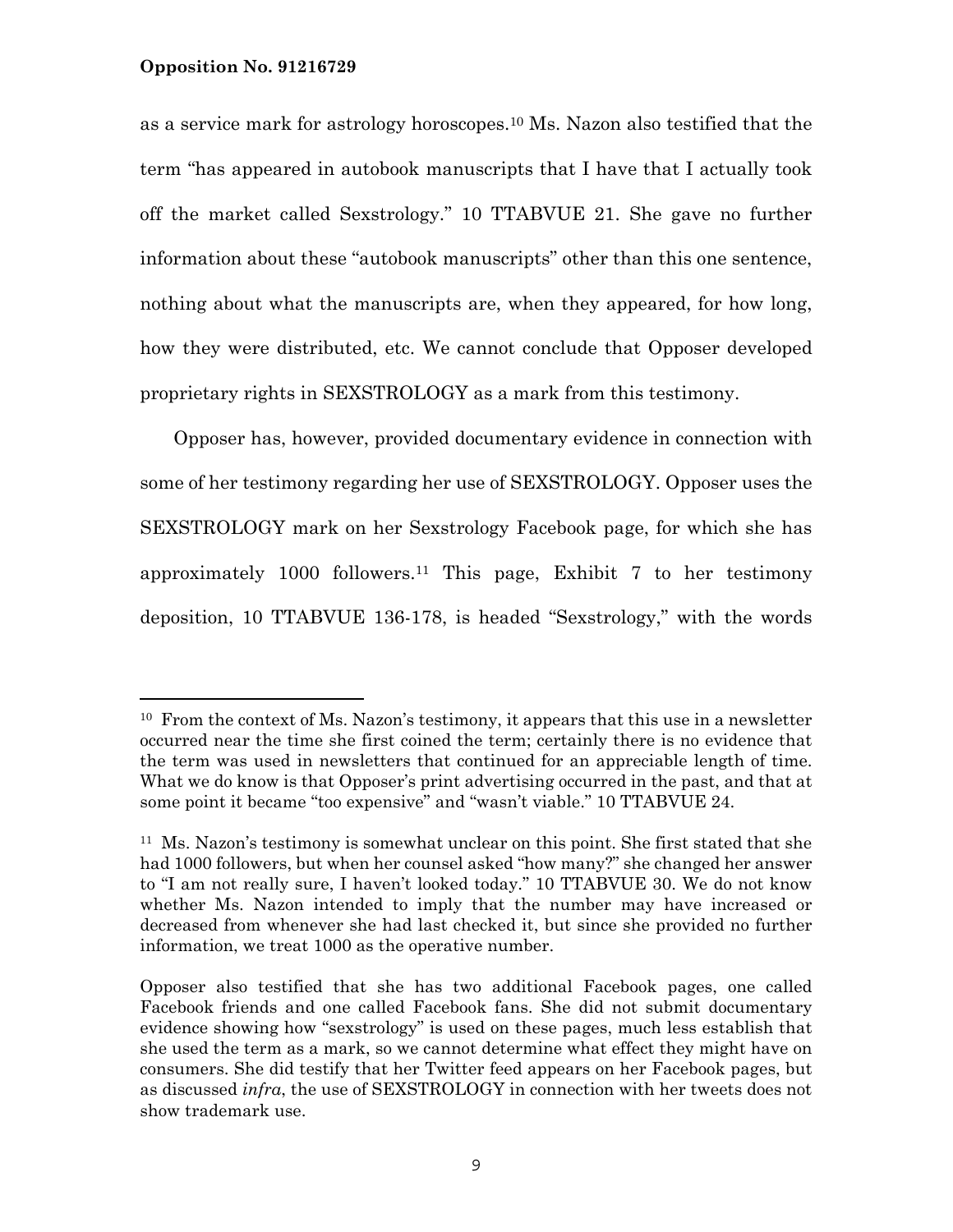i<br>L

"Public Figure" below, and with a logo of sorts at the left. The logo is not very clear. However, we can describe it as comprised of a large cursive capital "S" two lines tall, and to the right, "ex" on one line and "tro" below (with the "o" being formed by the symbol for woman), and an indecipherable design above, which we assume, based on the version shown at 10 TTABVUE 127, to be the symbols for man and woman, connected by a circle. To the left there is a photograph of Opposer that is larger than all of this matter.12 The content of the 40-something pages appears to be very short posts consisting generally of a sentence or two giving an astrological comment for those with a birthday falling under a particular sign or signs, often including an advertisement to "Visit my website www.terrynazon.com to book your next consultations with me and get names, dates, times and places!," and/or advertising Opposer's program at iHeartRadio ("Have you Listened to your daily horoscope yet? #nowplaying Today's Planetary Pulse Wednesday Jan 21 @IHeartRadio http://www.iheart.com/show/Terry-Nazon. Astrology.Nation/"), 10 TTABVUE 137*.* Each post has a small version of the logo described above, except that the words "Public Figure" are omitted. It appears from the context that the most recent postings are from January 2015. The postings go back to March 30,

 $12$  Another iteration of the logo, which is somewhat clearer, is found at 10 TTABVUE 133. It, too, has the two-line tall cursive "S," and to the right, "ex" on one line. However, on the line below is "trilogy" (with the "o" being formed by the symbol for woman), so that the composite forms the stacked words SEX STROLOGY but with one large "S" shared by each of these words. As in the version at 10 TTABVUE 136, the indecipherable design is above, and the large photograph of Opposer appears to the left.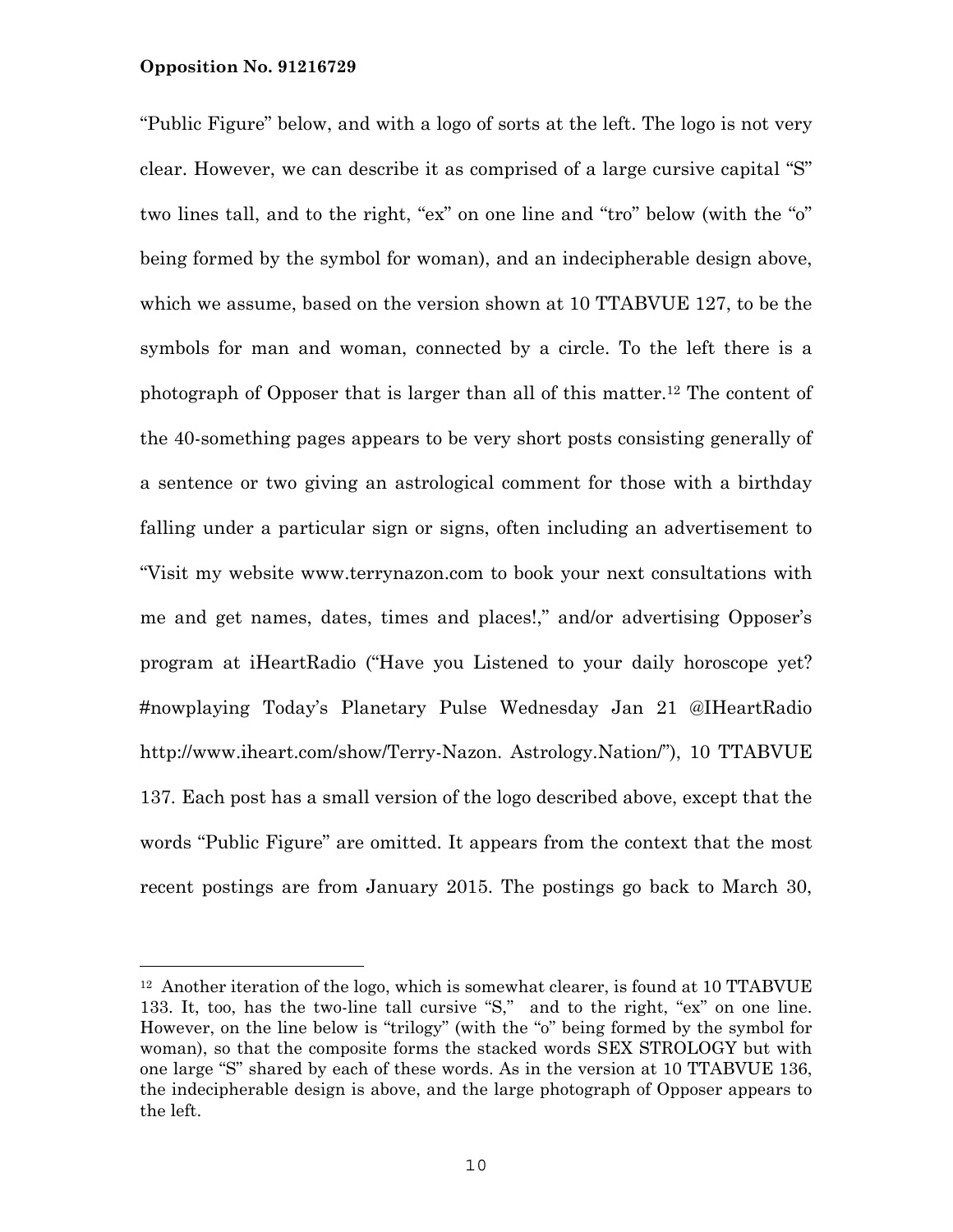2011, on which date there were five separate postings, three with one sentence about an individual sign, e.g., "Scorpio is very serious about commitment, It's not easy to get them to cheat," one which shared a link for purchasing Opposer's Sexstrology Report, "Sexstrology Report Lover's Astrological Compatibility Report--\$35.00; Terry Nazon Inc., Get Names," and one reminding viewers to get their horoscope from Opposer, with a photograph of Opposer, the identification "Terry Nazon World Famous Celebrity Astrologer," and the contact information "TERRYNAZON.COM, BY TERRY NAZON TOP 10 ASTROLOGER." 10 TTABVUE 177.

Opposer testified that she has "a whole line of Sexstrology reports that are called Sexstrology Relationship Reports," 10 TTABVUE 22, and that she has been producing them since 2004. She did not introduce any report, but one of her websites advertises "Sexstrology® Relationship Reports," described as "Sexstrology® my exclusive line of Marriage, Soulmate and Relationship Compatibility Reports." Exhibit 4, *id*. at 124. The exhibit, *id*. at 123-126, was downloaded on February 3, 2015, and it bears a copyright date of 2015. The first page offers tee shirts, and shows "New Products For February-Sexstrology® Tee Shirts. e.g., "Sun Sign Tee-Shirt Sexstrology® Ladies Sporty V-Neck." Ms. Nazon did not testify as to when the content shown in the exhibit was actually put on the website, but in introducing the exhibit, Ms. Nazon testified that "this is a prototype of my web store." *Id*. at 22. This testimony and the dates on the exhibit itself suggest that the website is of recent origin.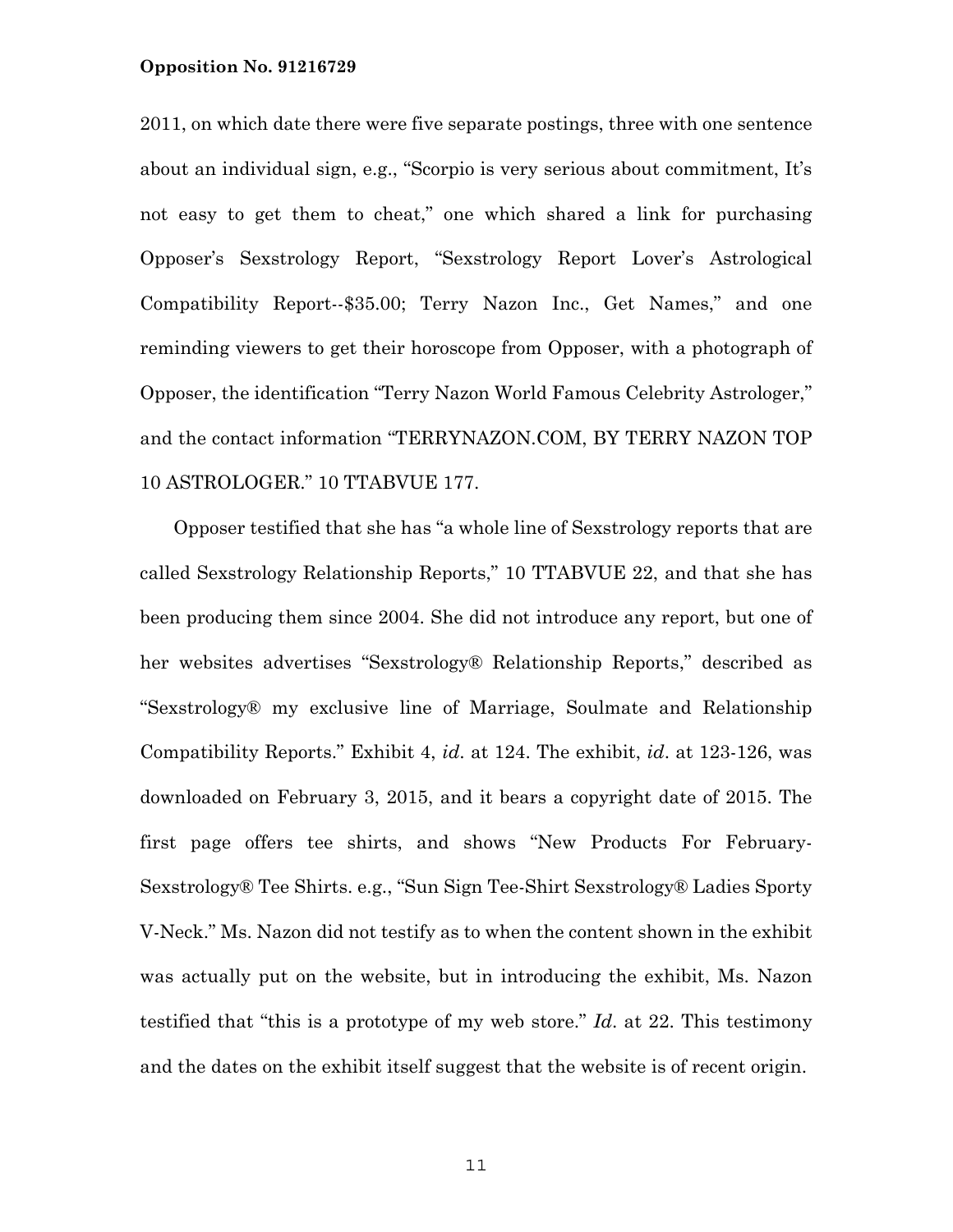Opposer also has a website under the URL www.terrynazon.com. Exhibit 5, 10 TTABVUE 127-132. Although Ms. Nazon testified that the term SEXSTROLOGY would have first appeared on this website in 2003-2004, when she was writing the article for which she coined the term, *id*. at 25, as with Exhibit 4, this exhibit, too, appears to be of recent origin; embedded in the content area of some of the webpages is "3-February-2016," and the copyright date is 2015. The first page of the exhibit prominently features her photograph, above which is "Sexstrology®" and to the right of which is a logo similar to what was previously described: A large cursive "S" next to "ex" on one line and "trology" below "ex," with the first "o" in "trology" being the symbol for woman. In this iteration, there is an  $\mathbb{R}$  symbol immediately after "trology," and the symbols for man and woman, connected by a circle, above the text. This page and the one following feature various Sexstrology reports, e.g., ""Sexstrology® It's All About Her Astrology Report," "Sexstrology® Lover's Experience, What's Ahead?," "Sexstrology Report Lover's Astrological Compatibility Report." In the absence of explanatory testimony, we cannot treat this evidence of what appears to be relatively recent usage as showing how the term SEXSTROLOGY appeared on Opposer's website in previous years, or ascertain what impact it might have had on consumers.

Ms. Nazon testified that she has a blog that also appears on her website. *Id*. at 26, Exhibit 6, *id*. at 133-35. The first page of the exhibit has a box that says "Showing posts with label Sexstrology. Show all posts." This first page

12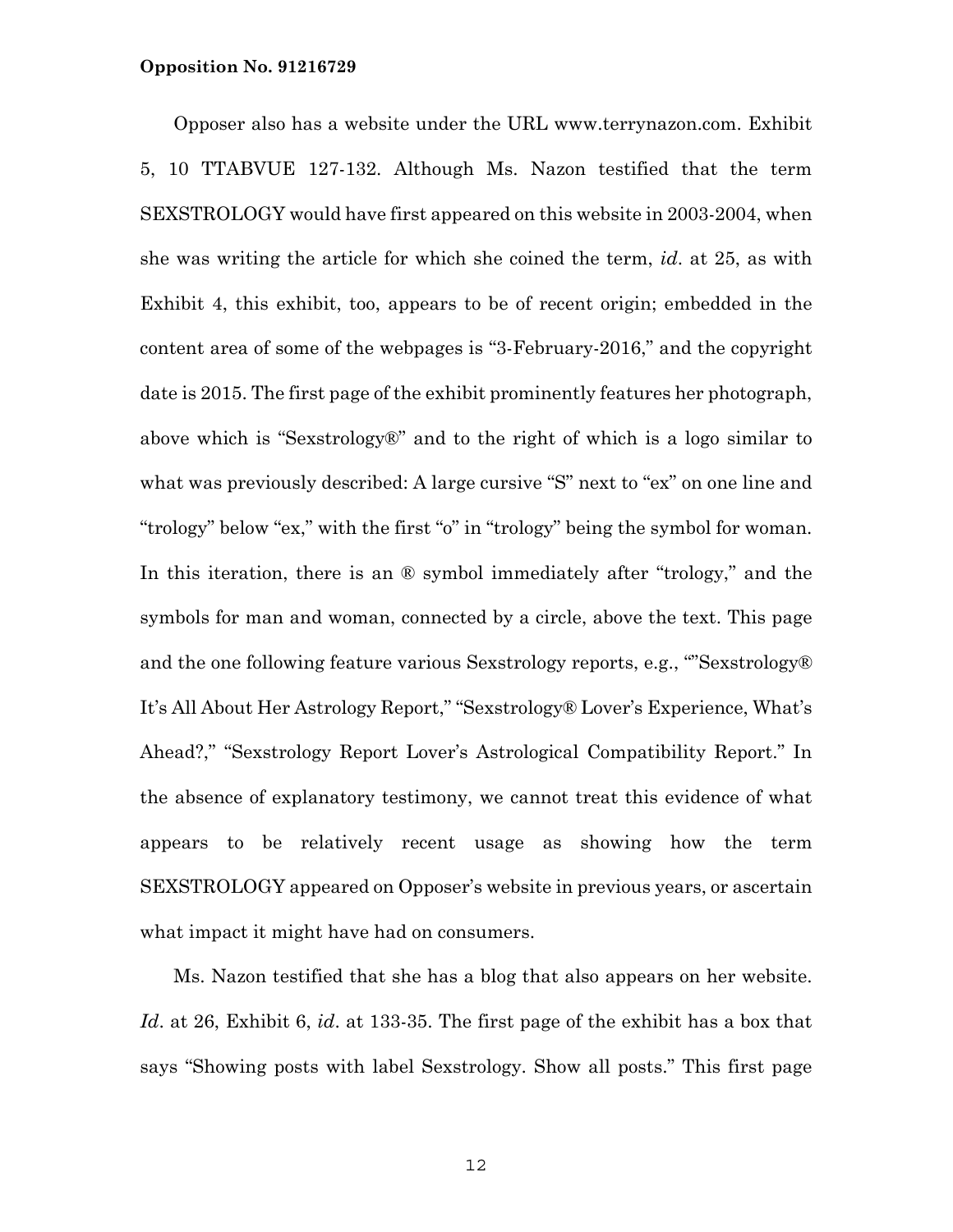i<br>L

shows only one post, from January 2, 2012, which says, "It's 2012 and Love is in the Air! Check out all of my Sexstrology ™ Reports." Below this is a picture of her with, on the right, SEXSTROLOGY in the logo form shown in Exhibit 5, with the exception that there is no  $\mathbb{R}$  symbol. Nothing is listed under "Reactions" or "Older Posts." As far as we can tell from this exhibit, this was the only post on her blog that referred to SEXSTROLOGY.

Opposer also has a Twitter account, and the Twitter page indicates that she has 68,600 followers. Exhibit 8, 10 TTABVUE 179. Only the front page is of record; it has her photograph, under which it says "Terry Nazon @ SEXSTROLOGY." Her tweets are headed in this manner as well. This is the only way in which SEXSTROLOGY appears in the exhibit. Ms. Nazon has explained that "SEXSTROLOGY" is her Twitter handle, and the manner in which SEXSTROLOGY appears in the exhibit is in the nature of such a handle, rather than as a trademark for astrology horoscopes.13 On this record, Opposer has not shown that the use of SEXSTROLOGY as her Twitter handle created trademark rights in the term.

Ms. Nazon also gave testimony and submitted evidence about other activities. For example, Exhibit 10 to her deposition, 10 TTABVUE 209, which lists her services and the prices for them, does not mention the term SEXSTROLOGY at all; the price sheet is headed "Terry Nazon Inc. Terry

<sup>13</sup> Ms. Nazon testified that her Twitter feed runs on her Facebook pages as well. However, as previously noted, since SEXSTROLOGY is not used on Twitter in a trademark manner, the inclusion of the feed on her Facebook pages does not establish proprietary rights.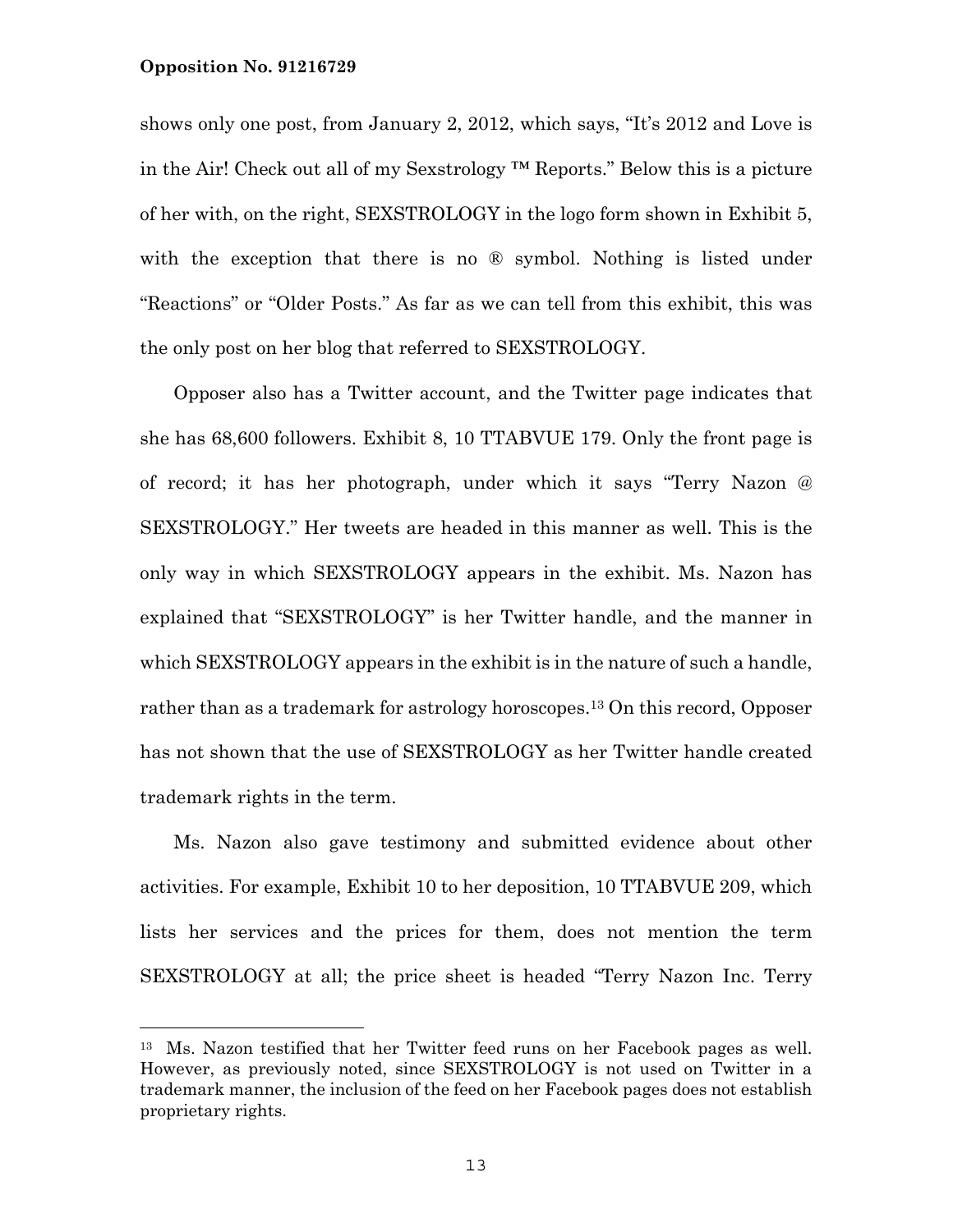i<br>L

Nazon World Famous Astrology," with a photo of Opposer, and the services are listed as "[X] Minutes Telephone Consultation with Terry Nazon," with a price for the variously timed sessions. Opposer also has an account with iHeartRadio; as of the date of her deposition, on July 8, 2015, she was in the third year of her contract with this company. She explained that iHeartRadio owns 2500 radio stations nationwide, and that she has an exclusive contract to provide horoscope services to them. Opposer creates thirteen individual shows; consumers can click on the particular show and listen to the audio recording. The exhibit she offered in support of this testimony, Exhibit 9, 10 TTABVUE 180-208, has the title "Today's Planetary Pulse" for each of the entries. In the 27 pages comprising this exhibit, the only reference to SEXSTROLOGY that Opposer identified was at 10 TTABVUE 183 where, under the third of four audio listings entitled "Today's Planetary Pulse," there is the statement, "Go to my twitter page @Sexstrology or my Facebook Fan Page for the link to watch the Asteroid 2004 BL86 pass by Earth today." This reference does not represent trademark use of SEXSTROLOGY for astrology horoscopes. Ms. Nazon also testified that at the end of each recording she tells the public to follow her on her Twitter page at Sexstrology. *Id*. at 37. However, as noted above, using a term as part of a Twitter handle to identify oneself does not necessarily evidence trademark use of the term for particular services.14 Even

<sup>14</sup> Ms. Nazon also testified that during a broadcast she might make reference to SEXSTROLOGY. However, her testimony shows that she does not make a distinction between a reference to the term SEXSTROLOGY and use of SEXSTROLOGY as a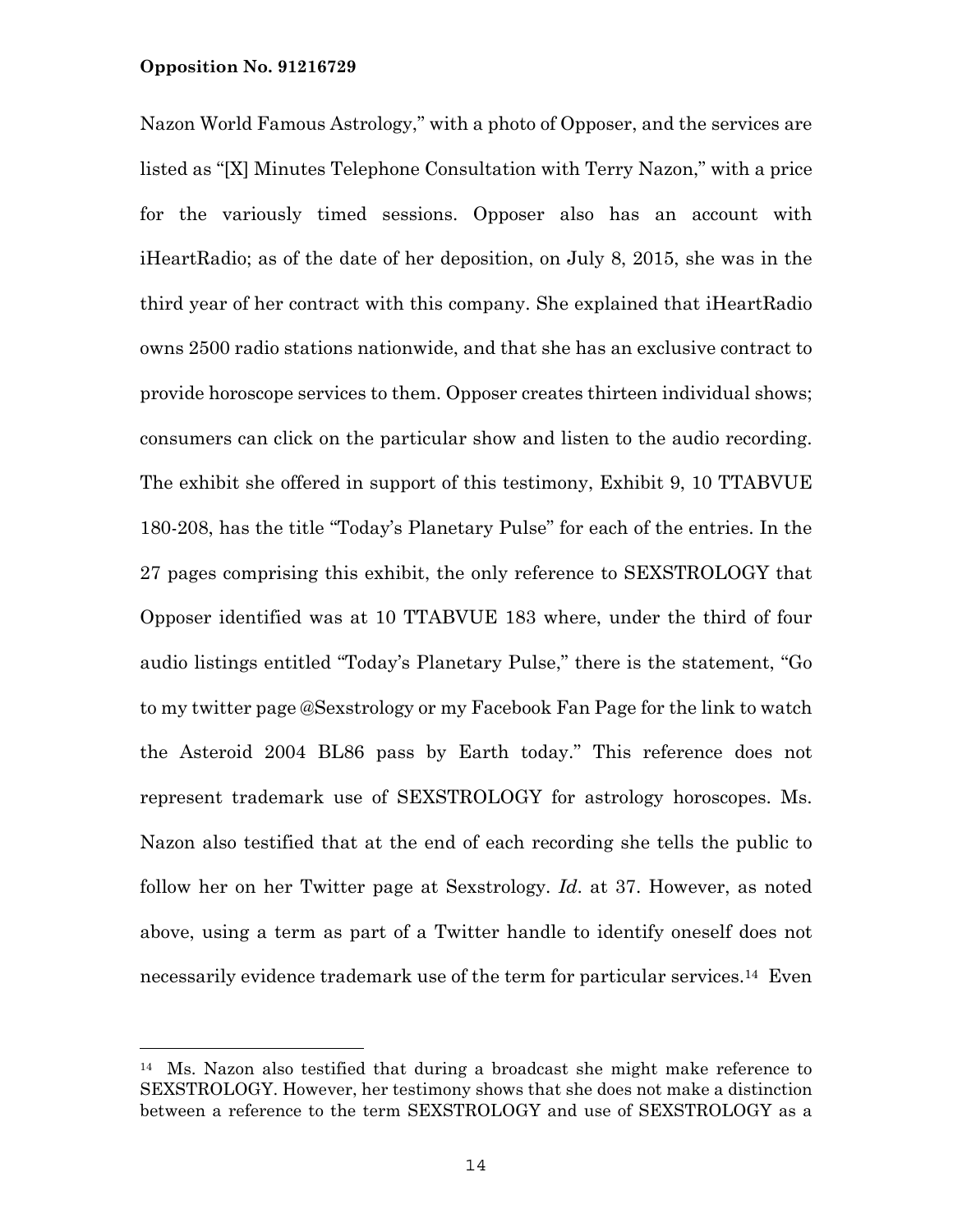taken together, this evidence fails to show proprietary rights in SEXSTROLOGY as a trademark for astrology horoscopes.

Applicant, on the other hand, has submitted several examples of thirdparty use of the term "SEXSTROLOGY" or "SEXTROLOGY." We recognize that Opposer's mark is SEXSTROLOGY, but consider the references to SEXTROLOGY relevant to our determination as to whether Opposer has proprietary rights in her mark since the two terms are nearly identical and, indeed, can sound the same. Therefore, evidence of current descriptiveness of "sextrology" would also show the continuing descriptiveness of "sexstrology," since one cannot obtain rights in a mark merely by a slight misspelling of a recognized descriptive term. *In re Quik-Print Copy Shops*, 616 F.2d 523, 205 USPQ 505, 507 n.9 (CCPA 1980) (QUIK-PRINT held descriptive; "There is no legally significant difference here between 'quik' and 'quick'"); *In re Carlson*, 91 USPQ2d 1198, 1200 (TTAB 2009) ("in general, a mere misspelling of a word is not sufficient to change a merely descriptive term into an inherently distinctive trademark"); *Hi-Shear Corp.*, 152 USPQ at 343 (HI-TORQUE "is the phonetic equivalent of the words 'HIGH TORQUE'").

The evidence showing use of SEXTROLOGY includes a book offered on amazon.com, downloaded March 11, 2015, with the title, "The Complete Idiot's Guide to Sextrology," described as a "practical guide" by an "astrologist extraordinaire," who "explains how to use the stars to find the perfect sexual

mark for astrology horoscopes, and therefore we give very limited weight to such testimony.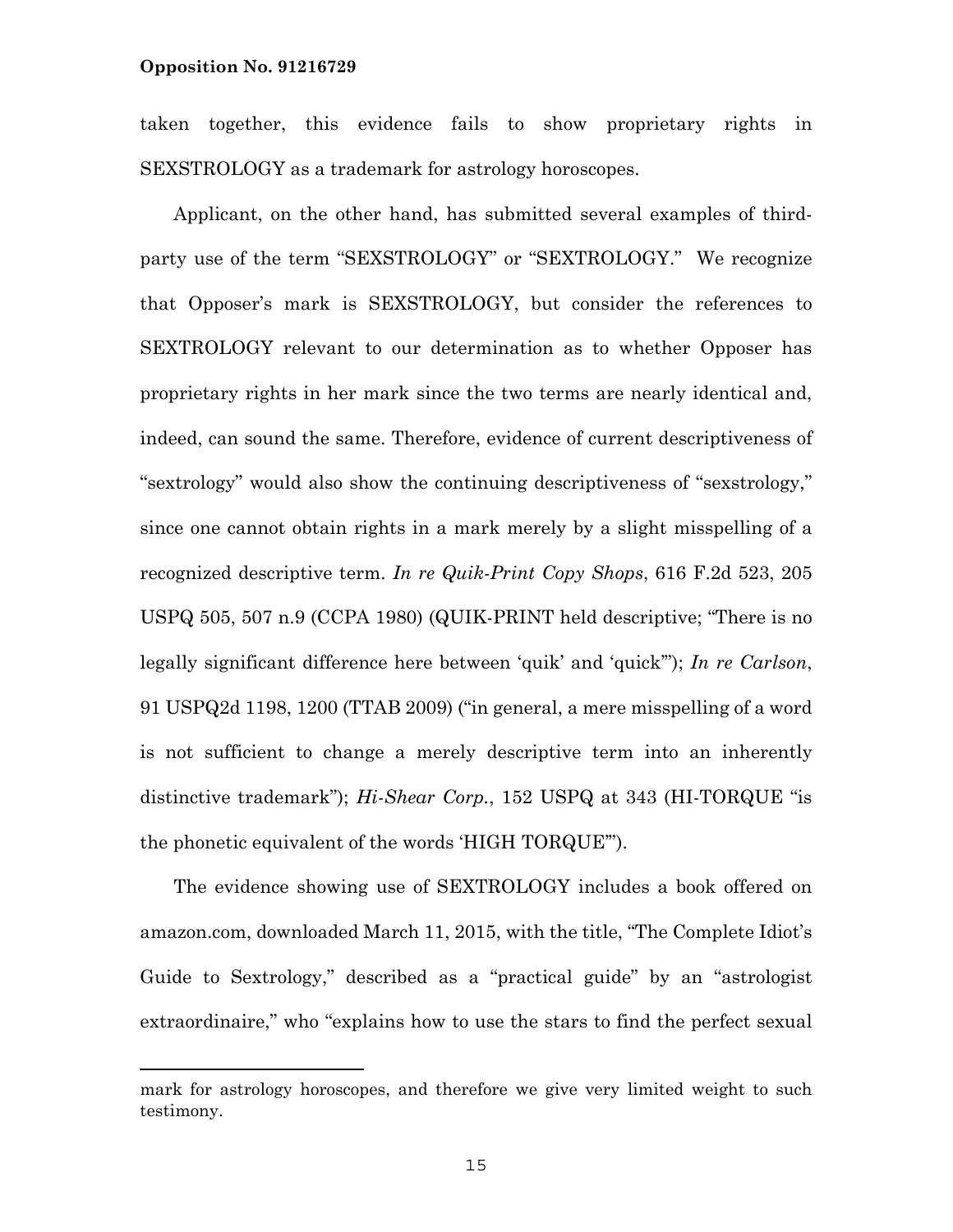mate." NOR Exhibit N, 9 TTABVUE 100-104. The paperback version is shown with a "bargain price" as of January 2, 2008. Another book, "SEXTROLOGY" by Starsky + Cox, has the subtitle, "The Astrology of Sex and the Sexes," and is offered in Kindle, iBook and Nook versions. NOR Exhibit X, *id*. at 140-141. This same book is offered on the Barnes & Noble website, see NOR Exhibit Y, *id*. at 142-150. Another book by these same authors, offered on amazon.com and showing a date of December 29, 2009 for the paperback edition, is called "Cosmic Coupling: The Sextrology of Relationships." NOR Exhibit Z, *id*. at 151- 156. A Twitter page is called "Sextrology"@LoveSexZodiacs, NOR Exhibit P, *Id*. at 107-116. The tweets on this page, each of which references a trait of a particular sign, were posted from November 25, 2012 to January 9, 2014.15 On the wittyprofiles.com website, a quote begins, "Sextrology: Pisces." NOR Exhibit V, *id*. at 131.The blog Psychic Blog; Psychics Foretell, NOR Exhibit W, *id*. at 132-139, states that it offers horoscopes, and has an article posted on June 26, 2012, entitled "Sextrology," with the subheading "Sex and Astrology," and which discusses the characteristics, including in terms of love and romance, for men and women for each sign of the zodiac.

Applicant also made of record a definition of "sextrology" from Definition Of, a "community dictionary": "a contraction of sex + astrology; the stars to study their influence on one's sex life and sexual relationships." NOR Exhibit M, *id*. at 91-92.

<sup>&</sup>lt;sup>15</sup> The first tweet, on November 25, 2012, states, "Had to come back. Old twitter page got deleted by a hater!," indicating that there had been earlier tweets as well.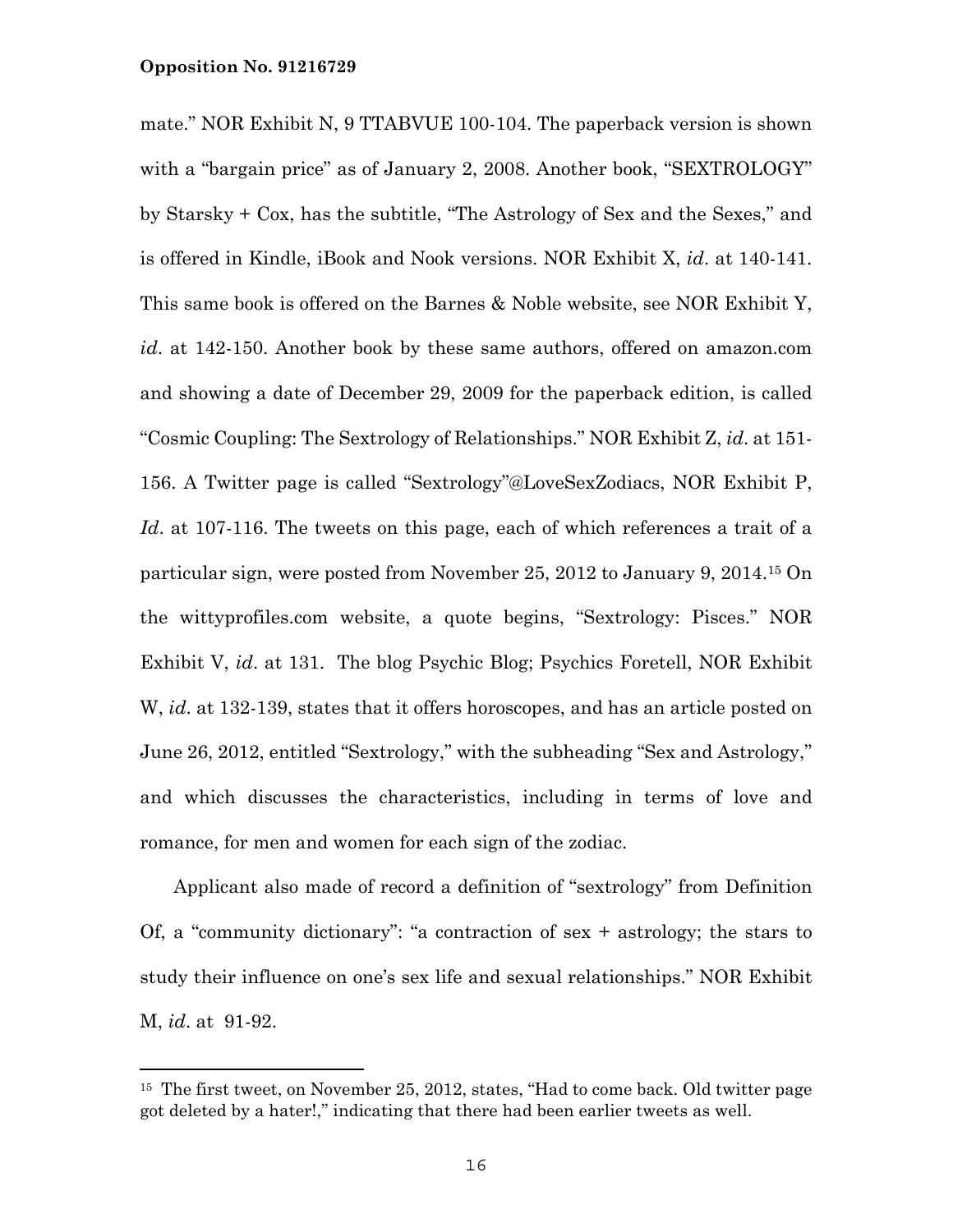—<br>—

With respect to references to SEXSTROLOGY, the DXPNET website, at www.dxpnet.com, NOR Exhibit Q, i*d*. at 117-118, has the heading "Sexstrology—Gemini—Thinking Butterfly," followed by text describing characteristics of both the Gemini Female and the Gemini Male. A posting on tumblr.com begins, "according to sexstrology, aquarius would have the best sex with gemini, libra, or Sagittarius." NOR Exhibit T, *id*. at 127. Another posting on the tumblr site begins, "IT'S SEXSTROLOGY NIGHT!" NOR Exhibit U, *id*. at 128-129. An article on the website The Noir Agenda is called "SEXSTROLOGY 101," and gives romantic or sexual characterizations for those with particular astrological signs; it also appears to sell items from numerous sources that would appeal to those people. NOR Exhibit AA, *id*. at 157-167. Another website, for Asiance Magazine, has a heading, "Welcome to Marisa Sung's Profile," followed by the subtitle, "Aquarius Love and Sexstrology"; it was posted on April 1, 2012. NOR Exhibit BB, *id*. at 168-172. It has subheadings such as "Aquarius Sex" and "Aquarius Love and Relationships," and explains Aquarius compatibility with those having other astrological signs.16

<sup>16</sup> Applicant also submitted some evidence that does not appear to relate to astrological predictions or analysis, although it does show that "Sexstrology" is being treated by the sources as a recognized word. For example, there is something called a "Sexstrology series" on the website goodreads, www.goodreads.com, Exhibit R, *id*. at 119-123, which lists individual books for each zodiac sign, followed by "(Sexstrology)," e.g. "Capricorn (Sexstrology)." The descriptions of each book indicate that they are romance novels with a mystical element.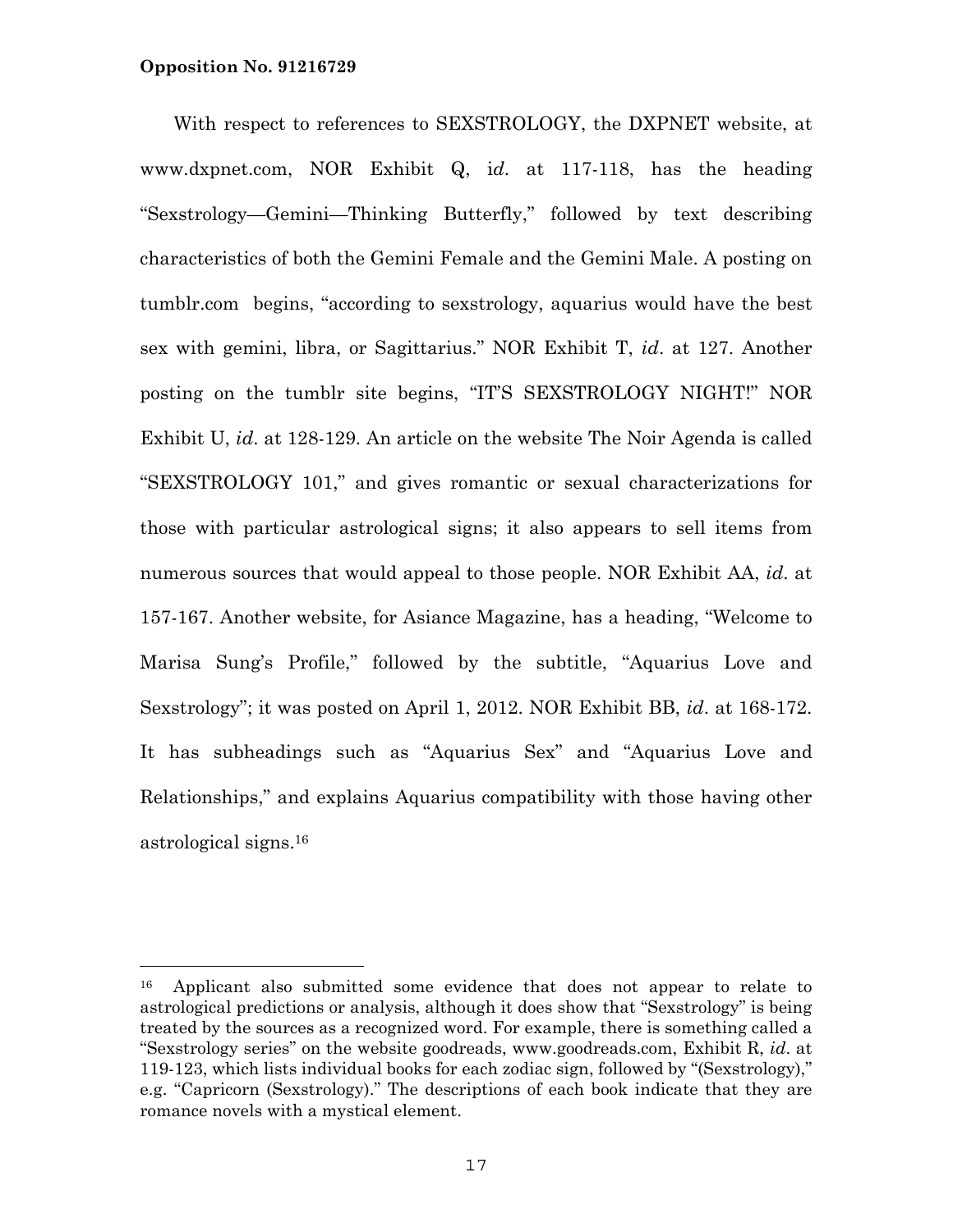In addition, Opposer herself has admitted that there is voluminous thirdparty use of "sexstrology," responding "I do" to the question, "But you believe we can find millions of examples of third party uses of Sexstrology in some manner." 10 TTABVUE at 83. Even though Opposer regards the ten thirdparty users of SEXSTROLOGY/SEXTROLOGY presented to her during crossexamination as infringers of her trademark, and even though we recognize that it is not always possible for a trademark owner to pursue every infringer at once, the multitude of descriptive, nontrademark uses of the term have an effect on the perception of the public, as it reinforces the view that SEXSTROLOGY is a type of astrology rather than a source identifier.<sup>17</sup>

In determining whether or not a term has acquired distinctiveness as a trademark, we must consider the degree of descriptiveness of the term. "The greater the degree of descriptiveness the term has, the heavier the burden to prove it has attained secondary meaning." *Yamaha Int'l Corp. v. Hoshino Gakki Co. Ltd.*, 840 F.2d 1572, 6 USPQ2d 1001,1008 (Fed. Cir. 1988).

The evidence submitted by Applicant shows that the descriptive meaning that SEXSTROLOGY/SEXTROLOGY had when Opposer's Supplemental Register registration issued in 2012 still remains, and that, in fact, the term is highly descriptive. Although a definition in a community dictionary by itself might have limited probative value, as would a single Twitter handle, here the record shows that there are multiple third-party and mainstream uses of the

<sup>&</sup>lt;sup>17</sup> In our view, the uses of SEXSTROLOGY/SEXTROLOGY presented by Applicant are descriptive use, rather than trademark use.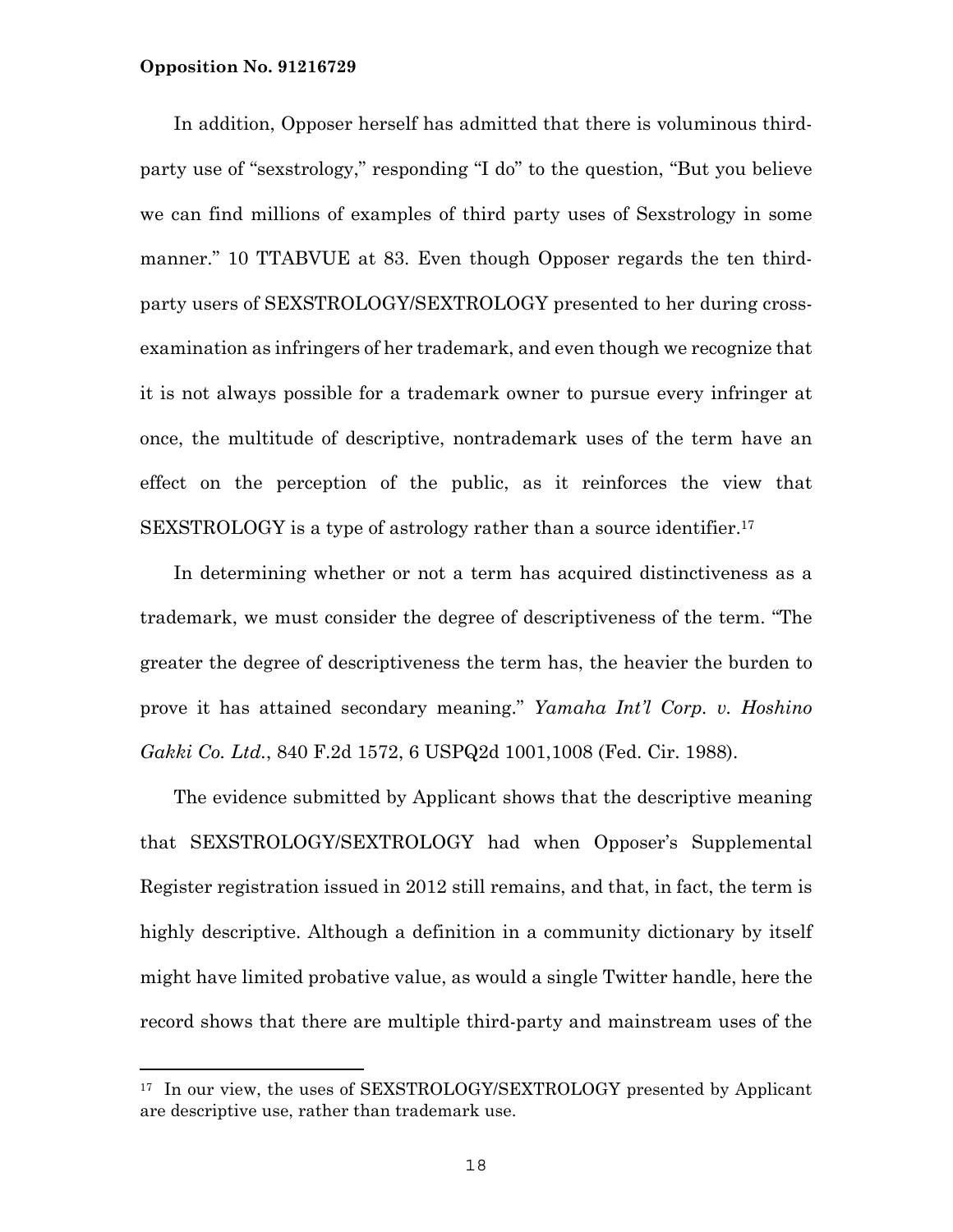term in a descriptive manner. These uses show that, for the relevant consumers, SEXSTROLOGY identifies astrological advice about a particular subject. Even Opposer treats SEXSTROLOGY as the name of the subject matter:

Q: So afterwards, you wanted to write a book; is that accurate?

A: Yes.

Q: And what was the subject matter?

A: Sexstrology, the same subject matter I wrote the article on.

Q: So the subject matter was on Sexstrology?

A: Yes.

Test. dep., 10 TTABVUE 51-52.

Opposer's evidence regarding her use of SEXSTROLOGY is not sufficient to overcome the Applicant's evidence of descriptiveness. We have already discussed the flaws in much of the Opposer's evidence. In the other evidence, including her Facebook Sexstrology page and her advertising of Sexstrology Relationship Reports, "Sexstrology" may just as easily be viewed as the subject matter of the posts and the reports, rather than as a source designator for them. With specific regard to the Facebook evidence, we note that running through the Facebook pages is a large picture of Terry Nazon with her name along the side and, in posts through September 2014, the words "Terry Nazon Astrology Nation" and a description of who she is, which further suggests that SEXSTROLOGY is the subject matter, as the picture and text are likely to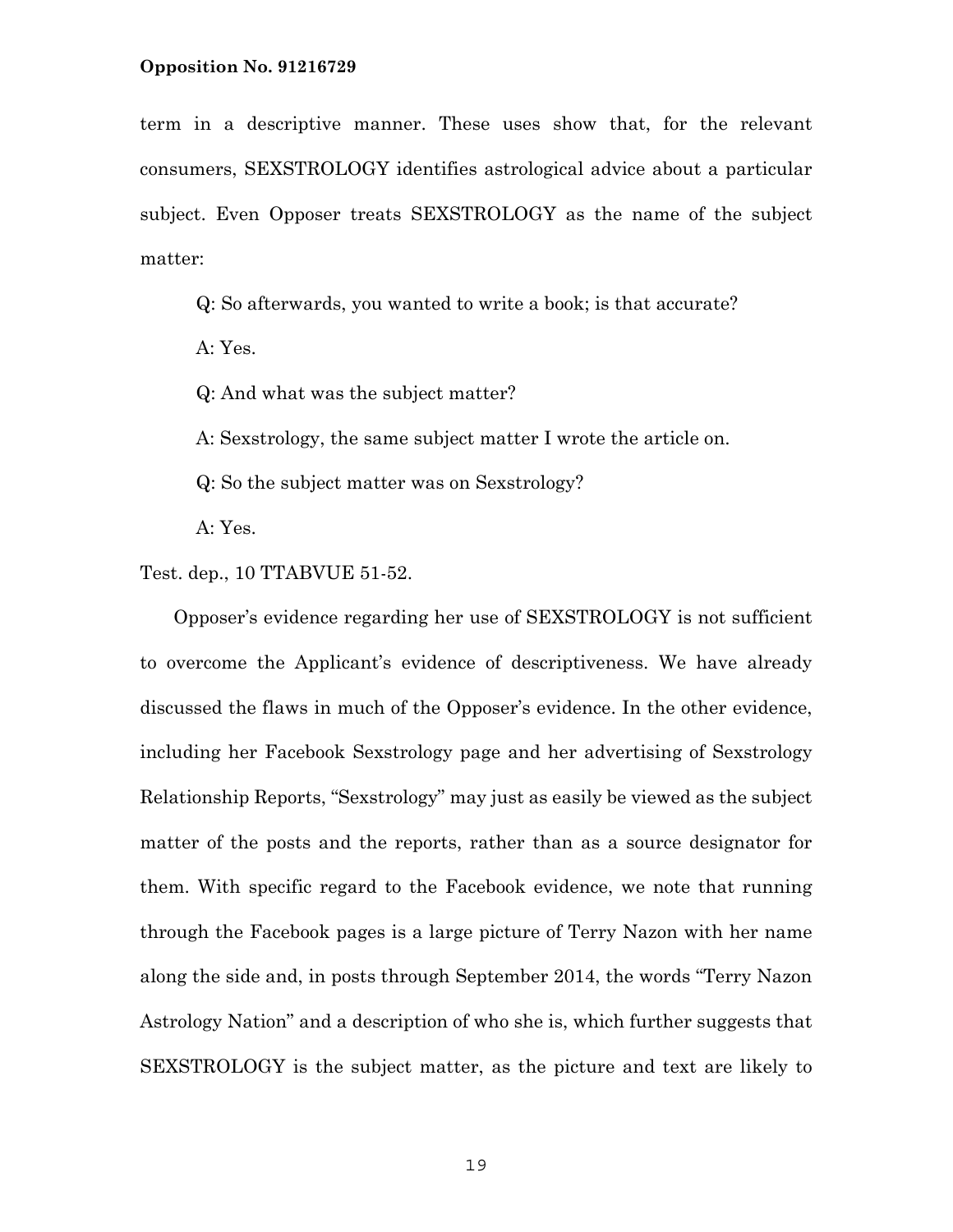—<br>—

indicate to readers that Terry Nazon is the source of the posts.18 We also point out that the 1000 followers of the Facebook Sexstrology page is a relatively small number in terms of showing acquired distinctiveness. As for the Sexstrology Relationship Reports, it is not clear from the exhibits whether these reports would even be considered the *services* of astrological horoscopes, as opposed to written materials.

We acknowledge that on Opposer's websites, Exhibits 4 and 5, the ® symbol figures prominently. In fact, Applicant characterizes this as "excessive use of the registration symbol," and suggests "the screenshots were created for use in this litigation." 13 TTABVUE 16, n. 3. Whether or not this assertion is true, the use of the ® symbol is of recent origin, with the webpages showing a 2015 date. As a result, we cannot conclude that there has been sufficient exposure, in terms of numbers of people and length of time, for the highly descriptive term SEXSTROLOGY to be recognized as Opposer's trademark for the services of "astrological horoscopes."

Furthermore, the number of third-party descriptive uses in the record indicate that use by Opposer is not substantially exclusive as required for a showing of acquired distinctiveness under Section 2(f). *See, e.g.*¸ *Levi Strauss & Co. v. Genesco, Inc.*, 742 F.2d 1401, 222 USPQ 939, 940-41 (Fed. Cir. 1984);

<sup>&</sup>lt;sup>18</sup> The next group of posts, beginning in December 2014 and continuing through January 29, 2015, do not include the words "Astrology Nation," but the large photo of Ms. Nazon with her name at the side continues to run through the Facebook pages.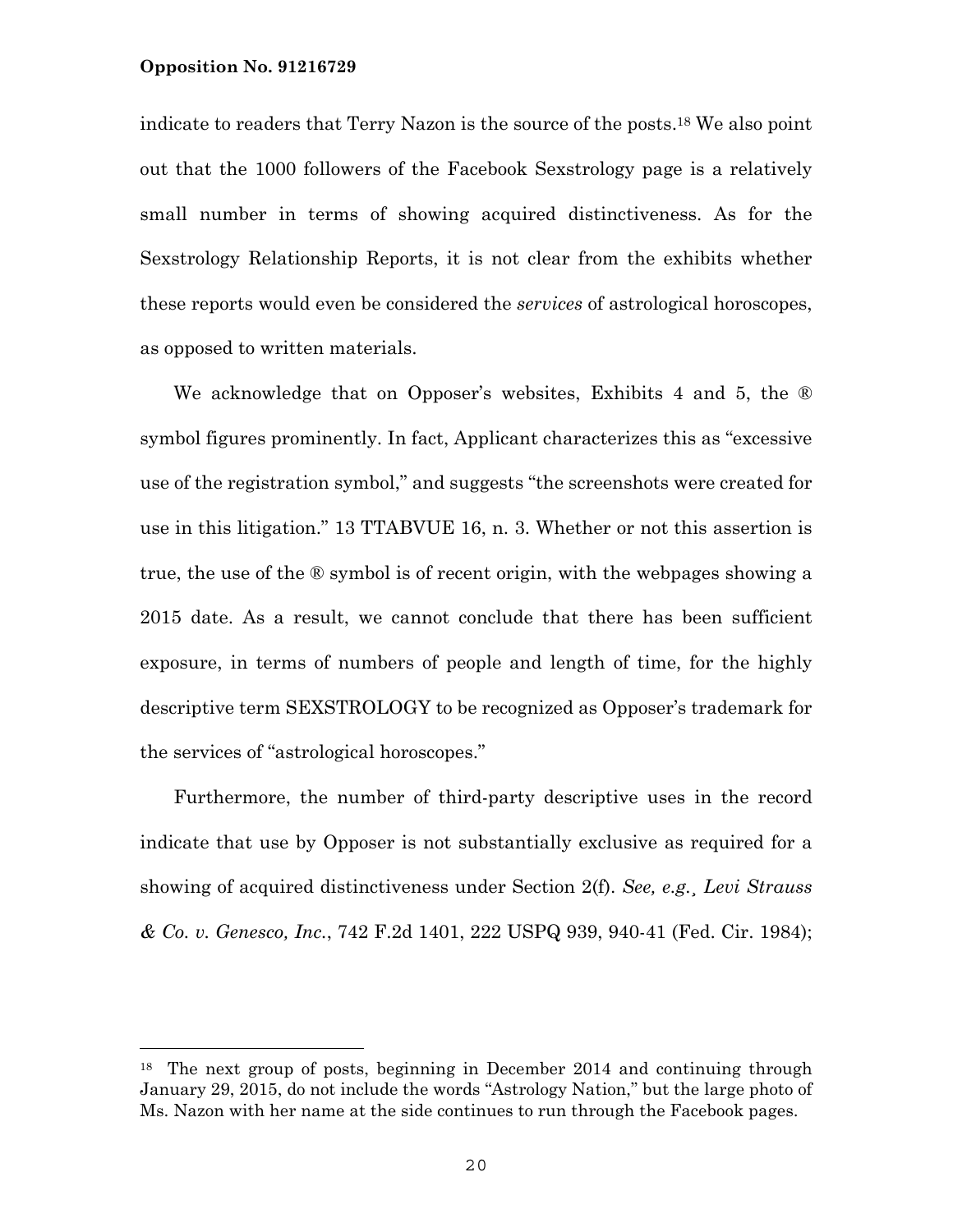*Nextel Communications Inc. v. Motorola Inc.,* 91 USPQ2d 1393, 1408 (TTAB 2009).

Because Opposer has failed to demonstrate that she has established proprietary rights in SEXSTROLOGY as a trademark for astrological horoscopes, she has failed to prove a necessary element of her case, and the opposition may be dismissed on this basis alone.

# **Likelihood of Confusion**

In order to render a complete opinion, we will also address the issue of likelihood of confusion. In doing so, we assume for purposes of this analysis that Opposer's efforts were sufficient to establish that she has proprietary rights in SEXSTROLOGY as a mark for astrological horoscopes, and we will treat the mark as highly suggestive instead of descriptive. *See Sure-Fit Prods. Co. v. Saltzson Co.*, 254 F.2d 158, 117 USPQ 295, 296 (CCPA 1958) (even a mark registered on the Principal Register with a showing of secondary meaning can still be in the category of a weak mark).

Our determination of the issue of likelihood of confusion is based on an analysis of all of the probative facts in evidence that are relevant to the factors set forth in *In re E. I. du Pont de Nemours & Co.*, 476 F.2d 1357, 177 USPQ 563, 567 (CCPA 1973). *See also In re Majestic Distilling Co., Inc.*, 315 F.3d 1311, 65 USPQ2d 1201, 1203 (Fed. Cir. 2003).

Opposer's identified "astrology horoscopes" services are encompassed by Applicant's identified "astrology consultation" services, and therefore the

21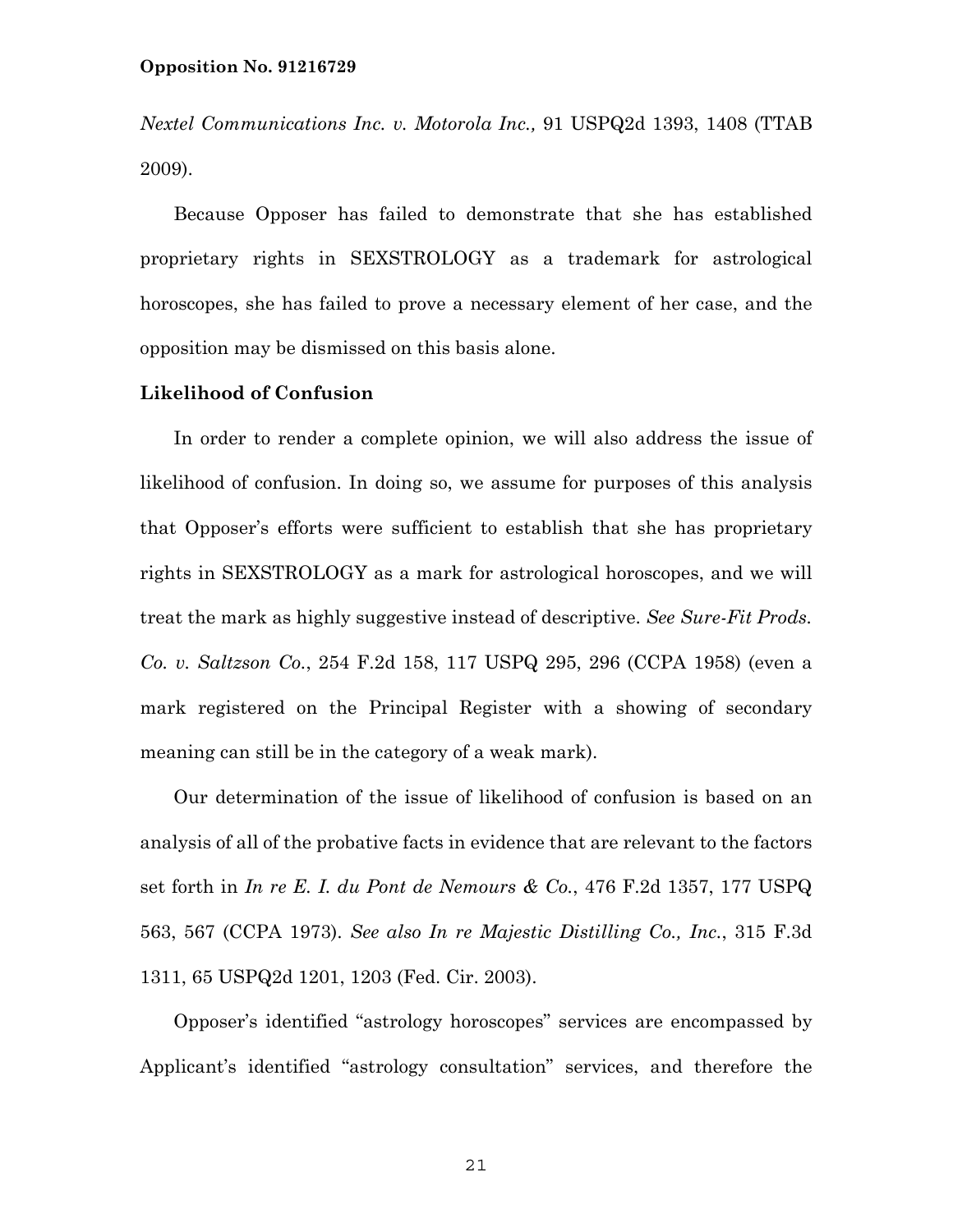services must be deemed legally identical in part. As such, they must also be presumed to travel in the same channels of trade to the same classes of consumers. *In re Viterra Inc.*, 671 F.3d 1358, 101 USPQ2d 1905, 1908 (Fed. Cir. 2012) (absent restrictions in the application and registration, legally identical goods and services are presumed to travel in the same channels of trade to the same class of purchasers).

This brings us to a consideration of the marks. As noted, we treat Opposer's mark as highly suggestive, and as a result it is entitled to a narrow scope of protection. The cases are legion that "where a party chooses a trademark which is inherently weak, he will not enjoy the wide latitude of protection afforded the owners of strong trademarks." *Sure-Fit Prods. Co. v. Saltzson Drapery Co.*, 117 USPQ at 297; *see, e.g.*, *King Candy Co. v. Eunice King's Kitchen, Inc*., 496 F.2d 1400, 182 USPQ 108, 109-10 (CCPA 1974) ("The expressions 'weak' and 'entitled to limited protection' are but other ways of saying . . . that confusion is unlikely because the marks are of such non-arbitrary nature or so widely used that the public easily distinguishes slight differences in the marks under consideration . . . ."); *Couch/Braunsdorf Affinity, Inc. v. 12 Interactive, LLC*, 110 USPQ2d 1458, 1478 (TTAB 2014). Thus, although Opposer's mark includes the terms SEX and a formative of ASTROLOGY (STROLOGY), and Applicant's mark has a variation of SEX (SEXY) and the word ASTROLOGY, when considered in their entireties the marks convey different meanings and commercial impressions. It is clear to one looking at or hearing Applicant's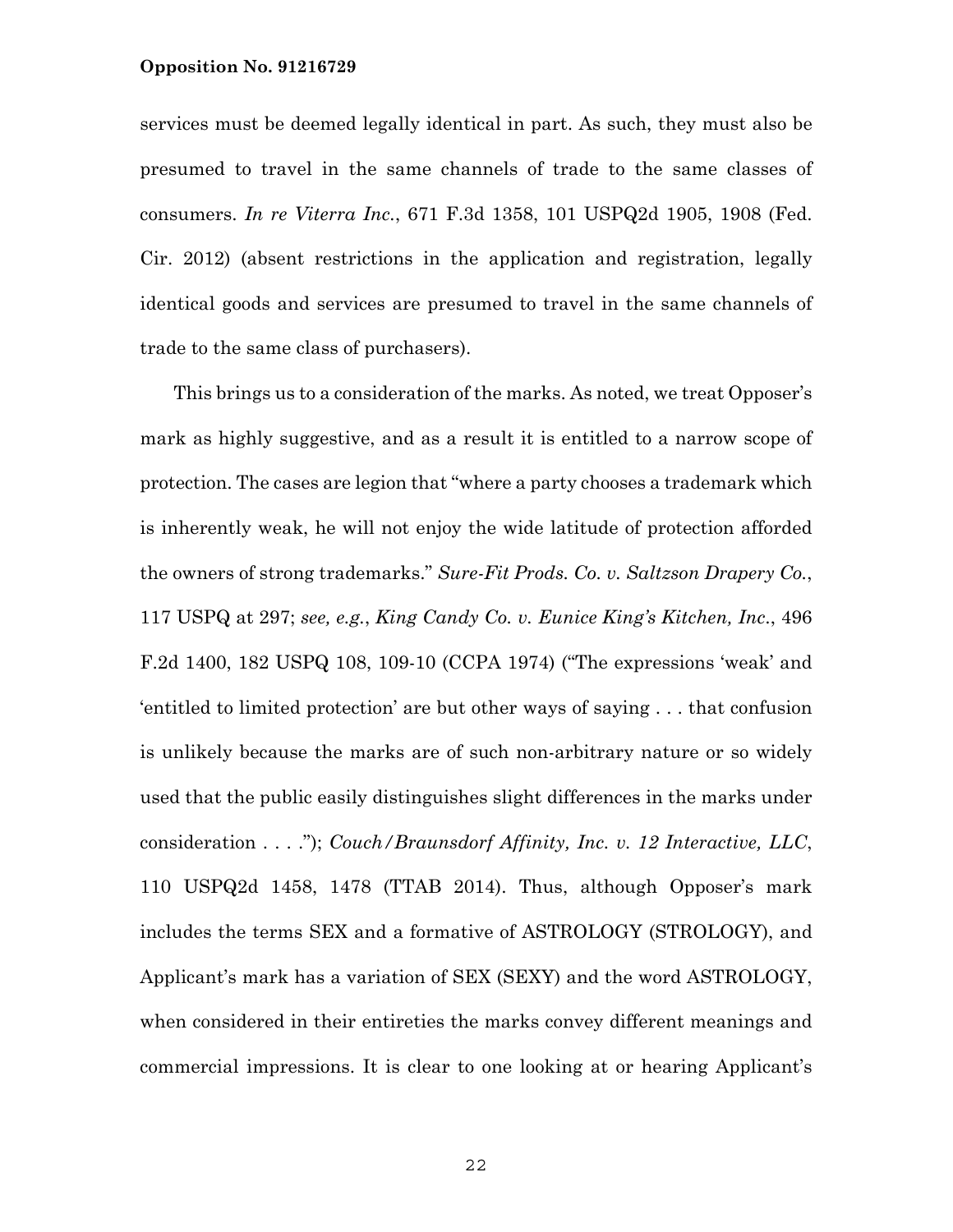i<br>L

mark that the first word is SEXY, not SEX, and as Applicant has shown by her submission of dictionary definitions of these words, the words SEXY and SEX have different meanings. When each is combined with the other element in the respective marks, the result is that Opposer's mark (again, treating it as suggestive rather than descriptive) conveys that her "astrology horoscopes" services are concerned with the effect of the stars on one's romantic life or the romantic compatibility of various astrological signs. Applicant's mark, SEXY ASTROLOGY, on the other hand, does not convey such a meaning. It clearly references ASTROLOGY, and directly tells consumers that this is the subject of Applicant's "astrology consultation" services. However, the term SEXY, as used with ASTROLOGY, does not have a clear meaning. What is SEXY ASTROLOGY? Astrology that is interesting or attractive, like a sexy stock?19 Or astrology consultations that are delivered in a sexually suggestive manner?20 Or would the term be viewed as an ironic pairing of something sexually suggestive with a pseudo science<sup>21</sup> as the screen shots from Applicant's YouTube videos indicate? See, for example, NOR Exhibit M, 9 TTABVUE 93-99. "Sexy" could even be perceived as referring to the person who provides the astrology service.

<sup>19</sup> See definition of "sexy": "generally attractive or interesting; APPEALING <a sexy stock>." NOR Exhibit I, 9 TTABVUE 85-86.

<sup>20 &</sup>quot;Sexy" is also defined as "sexually suggestive or stimulating: EROTIC." *Id*.

<sup>21</sup> Opposer testified that "Astrology is pseudo science." 10 TTABVUE 18.